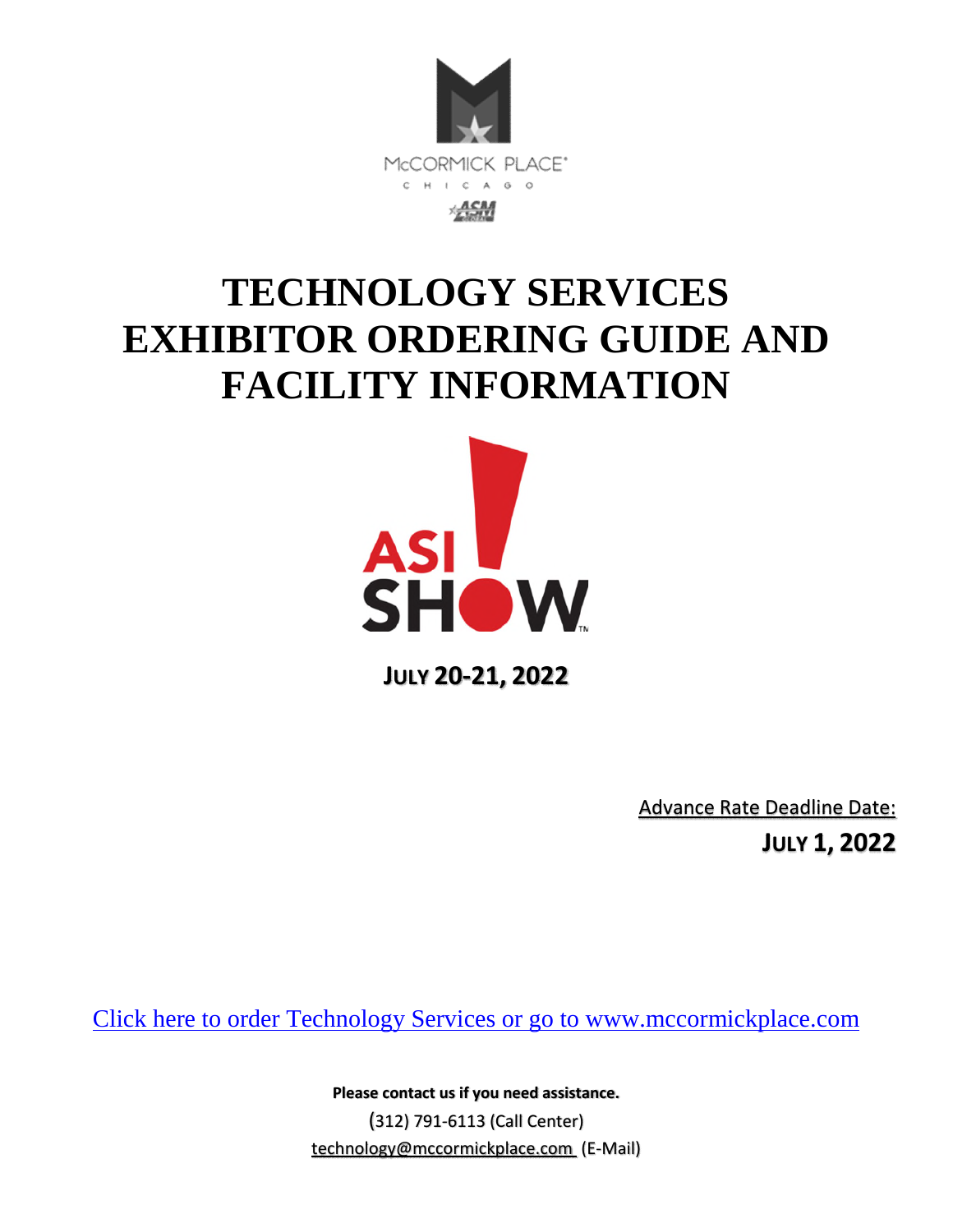# **TABLE OF CONTENTS**

| Exhibitor Bill of Rights3-5                |
|--------------------------------------------|
|                                            |
| Description of Services 6                  |
|                                            |
|                                            |
| <b>Network Security at McCormick Place</b> |
| and Wintrust Arena7                        |
| Description of Wired Services 8            |
| Description of Wireless Services9          |
| Restrictions on Use of Outside WIFI        |
|                                            |
| <b>Using Outside Wireless Internet</b>     |
|                                            |
| Wireless Access Point Waiver11             |
| Ordering Technology Services . 12-13       |
| Placing an order12                         |
| Payment Policy12                           |
| Cancellation Policy and                    |
| Limitation of Liability 12                 |
| <b>Technology and Labor</b>                |
| Services Rate Sheet13                      |
| Floor Plan Instructions 13                 |

**Internet Terms & Conditions ........... .**14-16

| <b>Facility Regulations 17-18</b>           |    |
|---------------------------------------------|----|
| Animals & Pets17                            |    |
| <b>Balloons &amp; Radio-Operated</b>        |    |
|                                             |    |
|                                             |    |
| Exhibits in Meeting Rooms17                 |    |
| Hanging Items17                             |    |
| Parking/ASUV Program18                      |    |
| <b>Exhibitor Guaranteed Parking18</b>       |    |
| Self-loading/Unloading18                    |    |
| Hand Carried Items18                        |    |
| <b>Exhibit Hall Use &amp; Guidelines 18</b> |    |
|                                             |    |
| Fire Safety Regulations18-22                |    |
| Booth Staging18-19                          |    |
| Fire Retardancy 19                          |    |
| Open Flame Devices19                        |    |
| Hazardous Demonstrations/                   |    |
| Display Materials/Pyrotechnics 19-20        |    |
| Prohibited Materials 20                     |    |
| Cooking and Heat-Generating                 |    |
| Devices                                     | 20 |
| Fire Hose Cabinets, Pull Stations,          |    |
| Aisles and Exits20                          |    |
| Vehicle Displays20                          |    |
| Multiple Level Booths or Ceilings           |    |
|                                             |    |
| Fire Code Items for Multiple                |    |
| Level Booths 20-22                          |    |
| <b>Hazardous Materials</b>                  |    |
| Management22                                |    |
|                                             |    |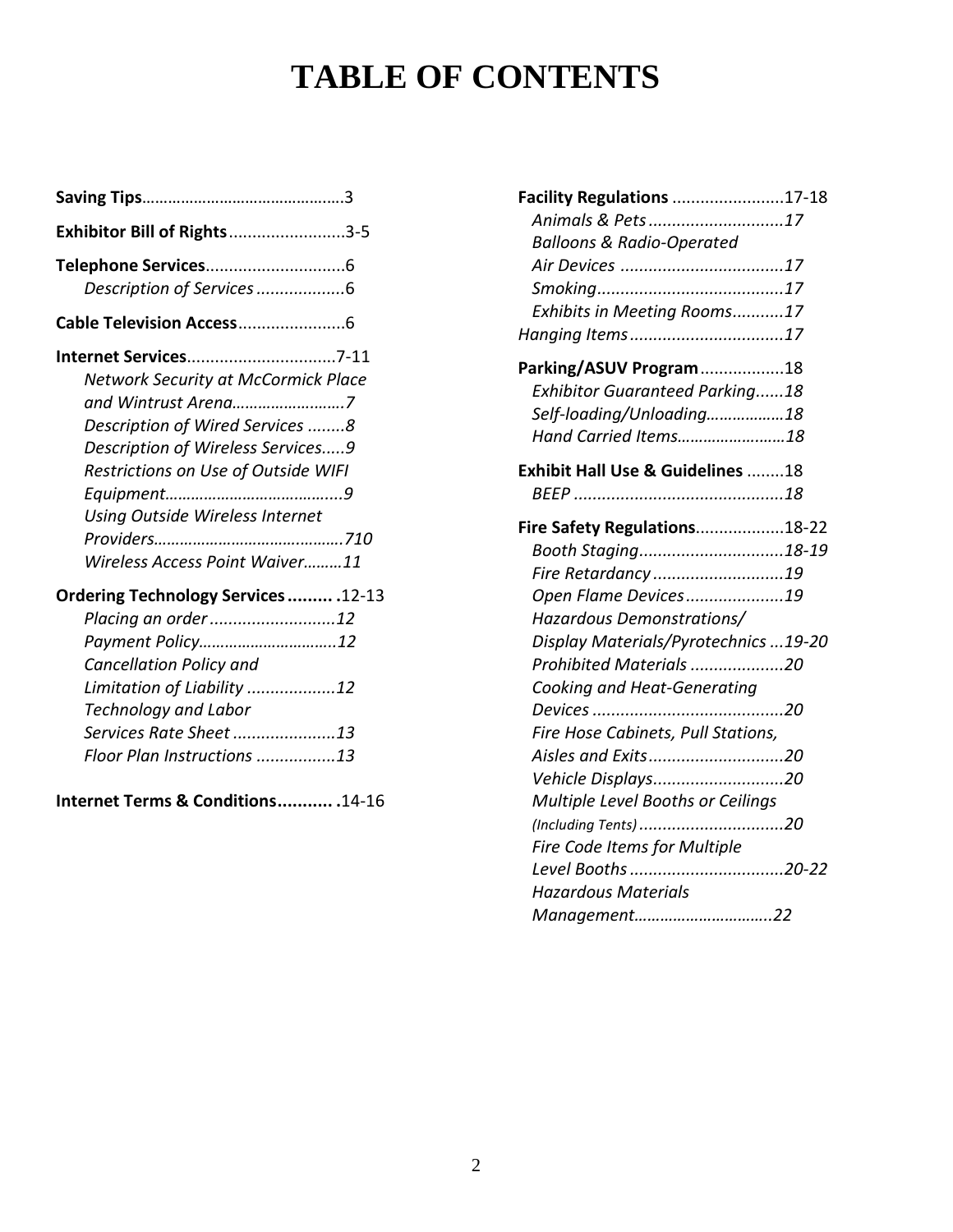# **Money Saving Tips**

Following are some tips that will help contribute to a successful event and save you money!

- Order your services via our Online Ordering System by the **deadline date** at [www.mccormickplace.com/exhibitors/online-ordering](http://www.mccormickplace.com/exhibitors/online-ordering)
- Provide floor plans with all service orders.
- If you are ordering Internet services, please call Technology Services at (312) 791-6113 to ensure the services you are ordering are correct for your needs.

|                       | <b>MONDAY-FRIDAY</b>                                                               | <b>SATURDAY</b>                                                       | <b>SUNDAY/HOLIDAY</b> |
|-----------------------|------------------------------------------------------------------------------------|-----------------------------------------------------------------------|-----------------------|
| 12:00am-5:59am        | DT                                                                                 | 12:00am-4:30pm<br>OT for 1st Eight                                    |                       |
| 6:00am-10:00pm        | <b>ST</b> for 1st Eight<br>Consecutive Hours & OT<br><b>Only After Eight Hours</b> | <b>Consecutive Hours &amp;</b><br>DT Only After Eight<br><b>Hours</b> | DT                    |
| 10:01pm-11:59pm<br>ОТ |                                                                                    | 4:31pm-11:59pm<br>D٦                                                  |                       |

# **EXHIBITOR BILL OF RIGHTS**

An Exhibitor Employee may perform work in a booth of any size. They can work within the booth using their own ladders or hand tools, cordless tools, power tools and other tools designated by McCormick Place/ASM Global. **An exhibitor and exhibitor employees are prohibited, at all times, from using scooters, forklifts, genie lifts, pallet jacks, condors, scaffolding, scissor lifts, motorized dollies, or similar motorized or hydraulic equipment on Authority premises.** 

"Exhibitor Employee" is defined as any person who has been employed by the exhibitor as a full-time employee for a minimum of 6 months before the show's opening date. Proof of employment in the form of a W-2, payroll document or other documentation may be required upon request if deemed necessary by McCormick Place management. Documentation must be furnished within 24 hours of notification.

In addition to the work currently performed, exhibitors may also perform the following work within their booth:

- $\triangleright$  Setting-up and dismantling exhibits
- $\triangleright$  Assembling and disassembling materials, machinery or equipment
- $\triangleright$  Installing all signs, graphics, props, other decorative items and drapery, including the skirting of tables
- $\triangleright$  Delivering, setting-up, plugging-in, interconnecting and operating electrical equipment, computers, audio-visual devices and other equipment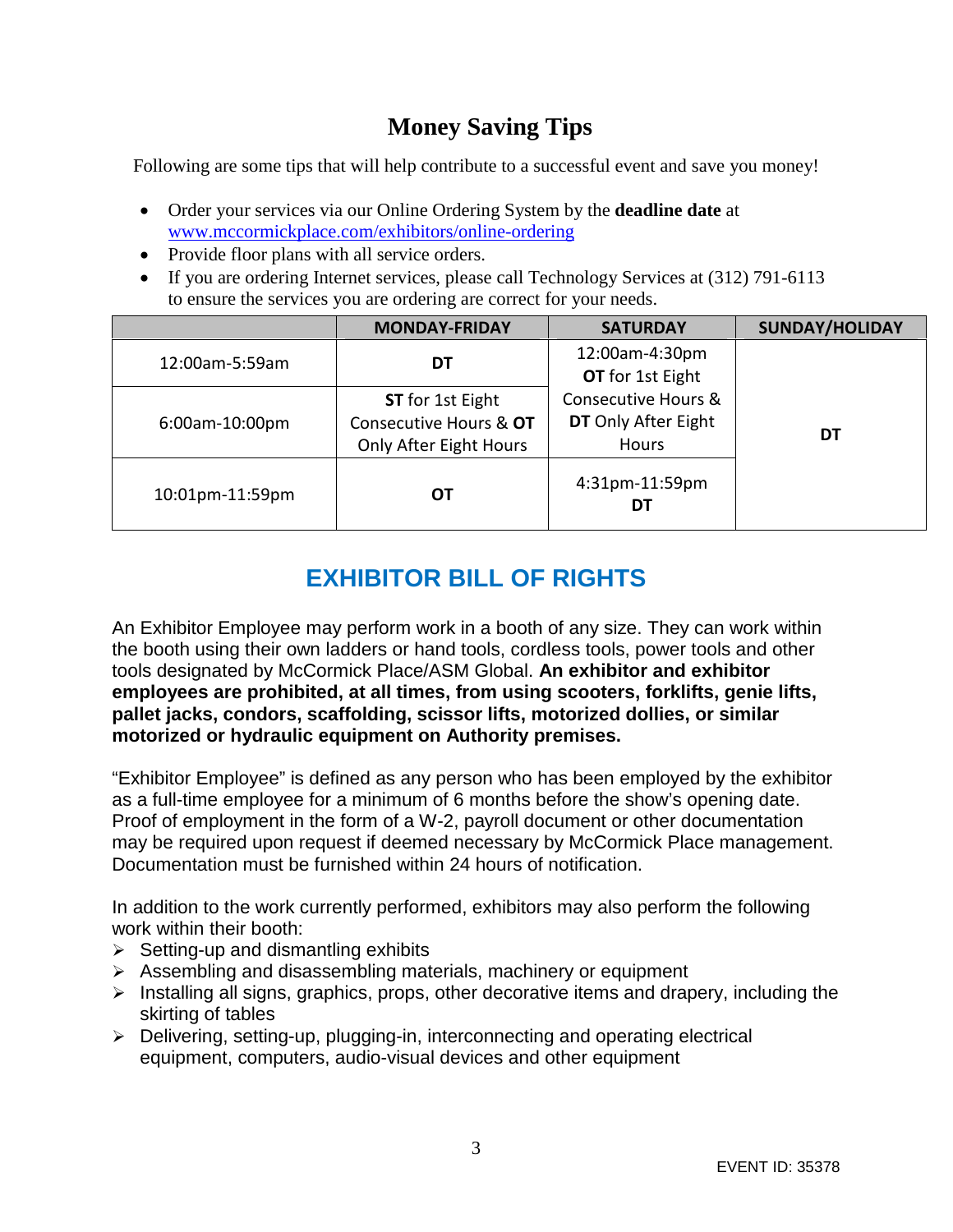Skidding, positioning and re-skidding all exhibitor materials, machinery and equipment using their own non-motorized hand trucks, non-hydraulic hand trucks and dollies

Exhibitors can load/unload materials from automobiles and small utility vehicles (ASUV) at designated McCormick Place docks using their own non-motorized, nonhydraulic hand trucks and dollies. For more information on the ASUV program, visit the Exhibitor section of the McCormick Place website: [https://www.mccormickplace.com/exhibitors/asuv/](https://nam12.safelinks.protection.outlook.com/?url=https%3A%2F%2Fwww.mccormickplace.com%2Fexhibitors%2Fasuv%2F&data=04%7C01%7C%7C6e8d7a7785d84b75b53008d9f620ba73%7C996017b1821f44dbb99fafc16f73f35a%7C0%7C0%7C637811442712197687%7CUnknown%7CTWFpbGZsb3d8eyJWIjoiMC4wLjAwMDAiLCJQIjoiV2luMzIiLCJBTiI6Ik1haWwiLCJXVCI6Mn0%3D%7C3000&sdata=JYnE6plAWoJH8IX462P0Sxj%2FVS48V9Je5fU5OnYUQRo%3D&reserved=0).

**Please call 312-791-7299, if you have any questions or need clarification** 

**regarding the Exhibitor Bill of Rights. Leave a detailed message including Your Name, Company Name, Telephone Number, Date and Time of the call. Your call will be promptly returned between the hours of 7:00am – 6:30pm** 

# EXHIBITOR RIGHTS "DO NOT APPLY" TO

To: McCormick Place Registered Contractors

Re: Exhibitor Rights **do not** apply to contractor personnel

All registered companies and contractors operating at McCormick Place must follow the State of Illinois Legislation regarding display installation/dismantling.

One of the significant changes in the legislation is that it allows "Full Time Exhibitor Personnel" to perform work on their display without any size limitation. This work includes the use of tools both hand and power tools and electrical work.

### **IT IS IMPORTANT TO NOTE THAT THE LEGISLATION DOES NOT ALLOW EXHIBITORS TO TRANSFER THEIR RIGHTS TO CONTRACTOR PERSONNEL.**

Any registered contractor who attempts to take advantage of these changes, created by the legislation, by posing as an exhibitor employee will incur serious consequences including the possible revocation of the "Right of Entry" agreement. It is the contractor's responsibility to have a complete understanding of all jurisdiction rules and McCormick Place rules that apply to any specific work.

For more information visit the McCormick Place website: [www.mccormickplace.com](http://www.mccormickplace.com/)  or you may contact the following personnel:

| <b>Tom Cassell</b> | tcassell@mccormickplace.com | 312-617-0115 |
|--------------------|-----------------------------|--------------|
| Pat Allen          | pallen@mpea.com             | 312-791-6551 |
| Alichia Johnson    | ajohnson@mpea.com           | 312-791-7186 |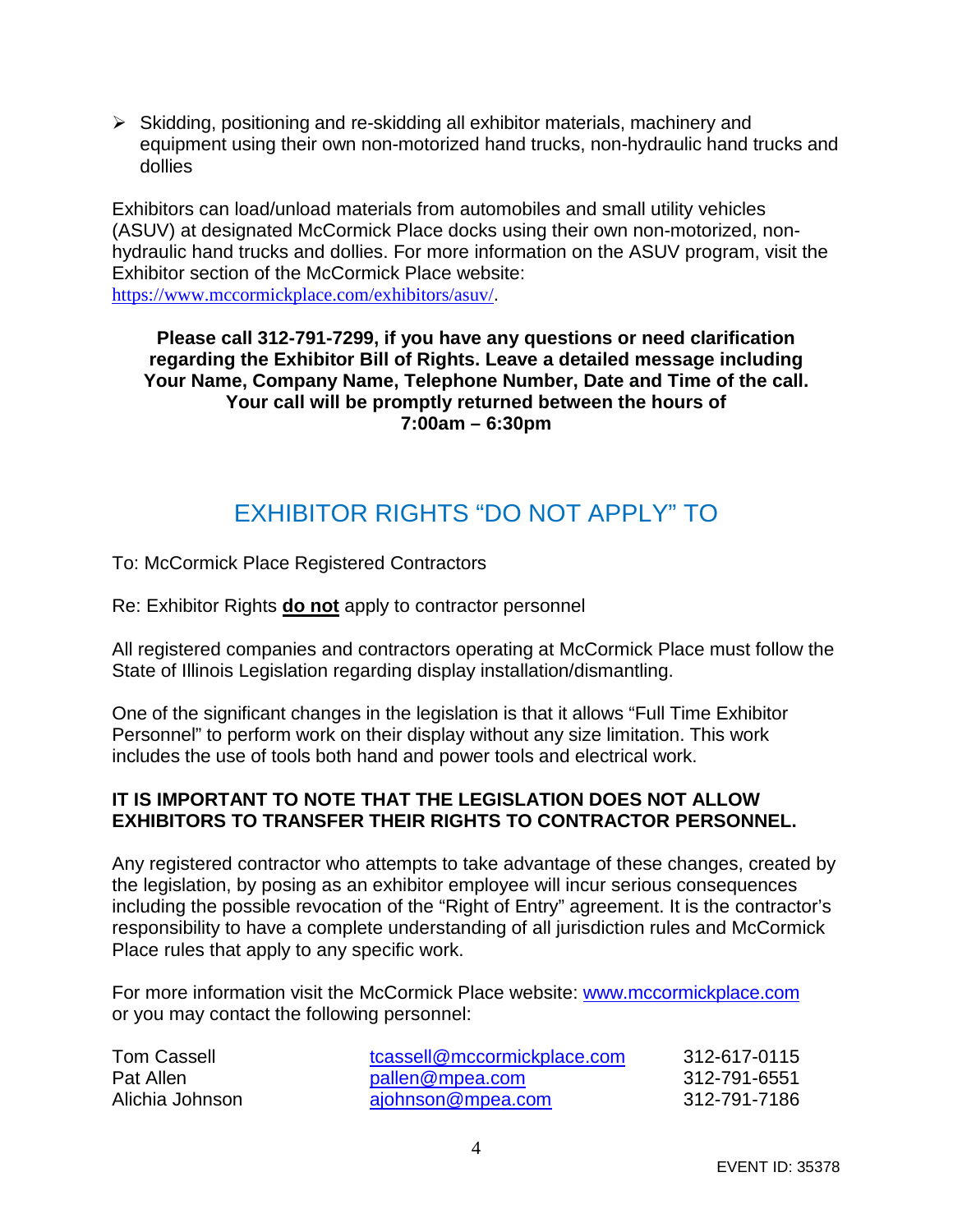# EXHIBITOR BILL OF RIGHTS COMMUNICATION/ REVIEW PROCEDURE

Greetings Exhibitors:

The Exhibitor Bill of Rights grant an exhibiting company's employee permission to perform work in a booth of any size, using their own ladders, hand tools, cordless tools, power tools and other tools approved by McCormick Place/ASM Global. An employee is defined as one who has been employed by the exhibiting company for 6 months or longer.

Exhibitors can also load/unload materials from automobiles and small utility vehicles (ASUV) at designated McCormick Place docks using their own non-motorized, non-hydraulic hand trucks and dollies. For more information on the ASUV program, and to register, visit the Exhibitor section of the McCormick Place website: [www.mccormickplace.com.](http://www.mccormickplace.com/)

The Exhibitor Bill of Rights is the protection of your rights and the right to request a review of your invoices. If you have any questions or feel that your exhibitor rights are not being complied with, please contact the following McCormick Place personnel via email or telephone. Be prepared to discuss the details of your experience and provide a written report and any documentation/invoices.

| <b>Exhibitor Rights Hotline</b> |                             | 312-791-7299 |
|---------------------------------|-----------------------------|--------------|
| <b>Tom Cassell</b>              | tcassell@mccormickplace.com | 312-617-0115 |
| Pat Allen                       | pallen@mpea.com             | 312-791-6551 |
| Alichia Johnson                 | ajohnson@mpea.com           | 312-791-7186 |

The following will occur upon request:

- $\triangleright$  You will be contacted within 5-7 business days
- Your case will be reviewed by McCormick Place management
- $\triangleright$  You will receive feedback from us no later than 30 days after all documentation has been submitted
- Your written report will be submitted to the McCormick Place Advisory Council for review

### **CHICAGO IS NOW THE MOST CUSTOMER-FRIENDLY CONVENTION AND TRADE SHOW DESTINATION. WE WILL ENSURE THAT YOUR "EXHIBITOR'S RIGHTS" ARE COMPLIED WITH**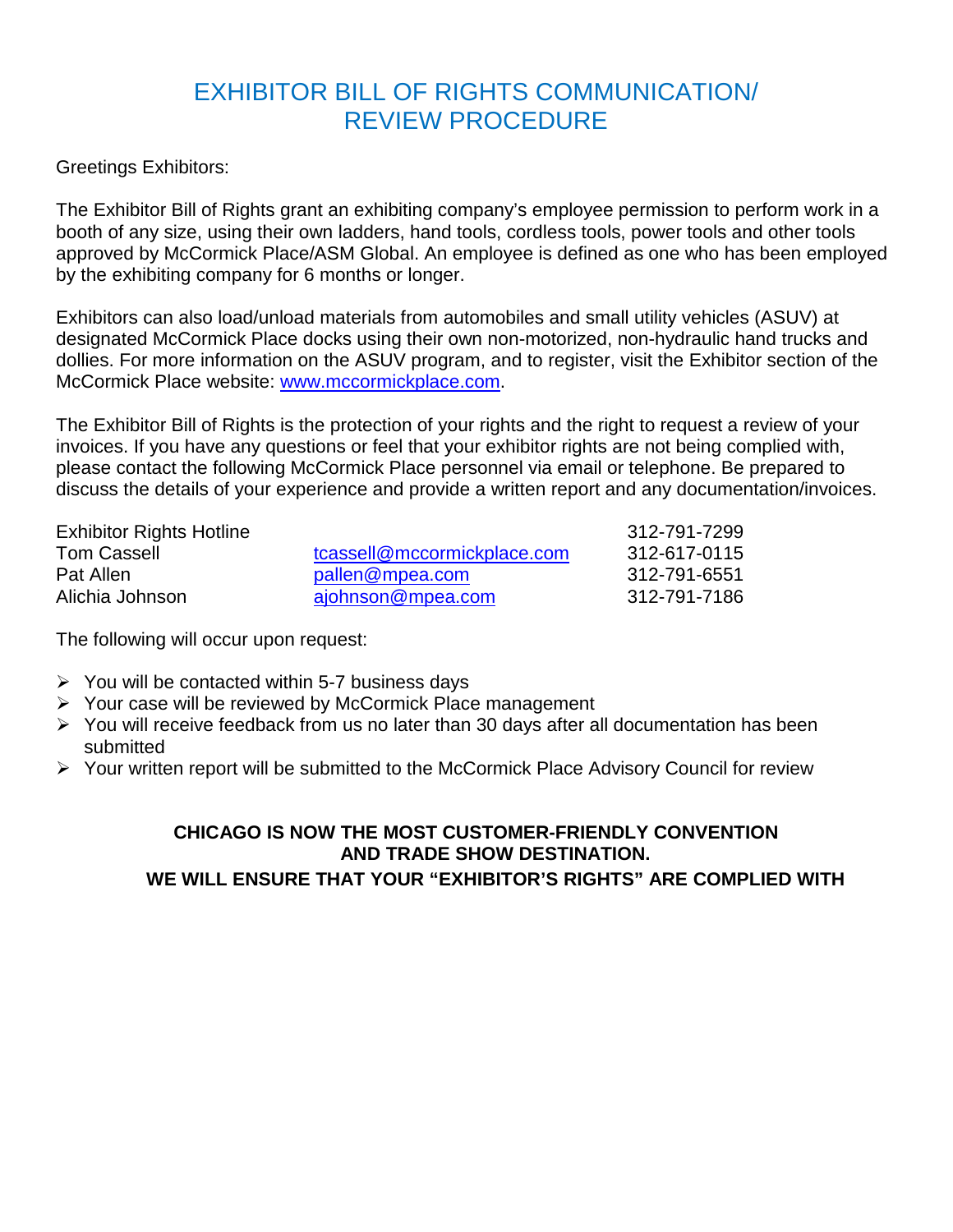### **Telephone Services**

Once installed, telephone service is active 24 hours a day for the entire length of the event. The dial tone is deactivated the morning following the last day of the event. If you require service beyond that, please contact our Service Desk. Reactivating fees apply if service needs to be re-established.

The cost of our telephone service includes telephone usage\*. If applicable, telephone usage is billed after the close of the event and billed to your credit card. All telephone calls made from your telephone line once it is installed are your responsibility. Credit will not be given for telephone calls made over installed lines. To guard against unauthorized use, be sure to secure your telephone each night. Telephone usage will be billed to your credit card shortly after the close of the event. If you need a detail of all calls made, contact us at (312) 791-6113.

**Telecommunications Tax:** In the State of Illinois and the City of Chicago a Telecommunications Tax is required. These taxes are based upon current communications tax rates, and are subject to change without notice. Tax exemptions do not apply for these items.

**International Usage Deposit:** For internationally billed companies, a usage deposit of \$300.00 per line is required before "calling out" restrictions are lifted. Including the deposit at the time of your initial order will ensure that you will be able to call out as soon as you plug your telephone into the line. If your total usage is less than the usage deposit, the balance will be applied towards any outstanding charges.

# **Description of Telephone Services**

**Analog Single Line Service:** Includes the installation of a touch-tone line and rental of a single line telephone instrument. We do not require that you return the trim line telephone instruments.

**Extension - Single Line:** Is an extension of the main Single Line service. This would be ordered if you need one telephone number shared by two telephone instruments. This service is available only if you have ordered an Analog Single-Line Service.

**Digital Multi-Line Service:** Includes the installation of a touch-tone line and one multi-line telephone with a maximum capacity of up to seven appearances of the telephone line. Voicemail, if requested, is included along with fixed features such as hold, conference and transfer. These telephones instruments are to be returned to avoid being charged a telephone replacement fee.

**Extension - Multi-Line:** Is an extension of the Digital Multi-Line service. This would be ordered if you need one telephone number shared by two telephone instruments. This service is only if you have ordered a Digital Multi-Line service.

**Voicemail System:** Our system is designed to ensure that all incoming calls to your booth will always be answered. Voicemail is operational 24 hours a day for the duration of the event.

**Other Carrier Services:** Any service delivered by an outside vendor such as POT's (Plain Old Telephone), T1's and ISDN.

### **Cable Television Access**

(Available in North, South, and West Buildings only – limited access in Lakeside. Contact us to confirm availability)

We offer cable television services from Comcast. This includes all channels within the Comcast Business Service tier and the Sports Package. A comprehensive channel listing is available upon request. Damaged equipment can be charged to the customer at \$150/cable box and \$25/remote. Please ensure that you have the appropriate HDMI cable to connect to the cable box.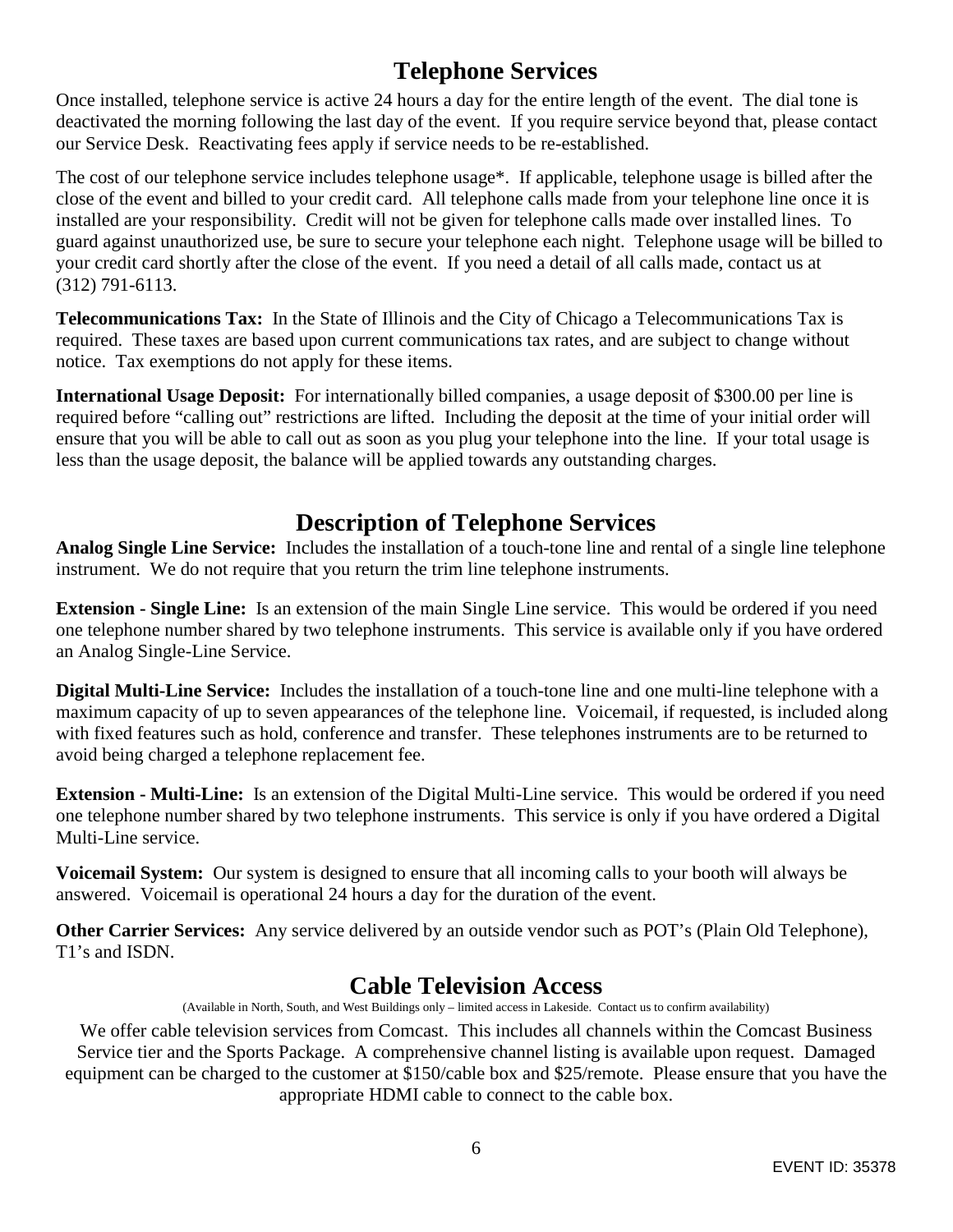### **Network Security at McCormick Place and Wintrust Arena**

Please be aware that the McCormick Place staff provides no services around securing your data network. Referenced in our Terms and Conditions for Service is the following:

*10. Internet Security Disclaimer. The Authority does not provide security, such as, but not limited to, firewalls, for any Internet service it provides. It is the sole responsibility of the Customer to provide any necessary security. With execution of this document, Customer agrees to the Terms and Conditions of this Agreement and will hold the Authority, it's board members, officers, employees, agents, and consultants harmless for any and all liabilities arising from the use of non-secured Internet services.* 

Our bandwidth delivery should be treated as you would any Internet provider's service. You will need to manage your own data and network security.

To provide some assistance to that end, please review the following helpful tips:

- Ensure that your computers have the latest Anti-Virus updates, ideally before arriving on site
- Apply all of the most recent operating system patches, ideally before arriving on site
- Utilize firewall software on all connected devices
- Utilize your own physical firewall(s) on each key VLAN
- Report issues immediately to both show management and facility IT representatives.
- Ensure that you do not attempt to troubleshoot physical issues by relocating network cables to a different switch, port, or wall jack
- Make sure you have the permissions for administrative rights for computers on which you might need to install programs or modify settings.
- Be aware that the facility's wireless network will have peer-to-peer turned off for security purposes. This can have an impact if wanting to utilize a wireless printing solution or work with IOT devices. The best options for printing are to either print with a wired network or utilize a printer that supports cloud printing such as Google Cloud Printing or a third party cloud print service. For Alexa and other IOT devices, internet mirroring via virtual assistants and other IOT devices is not possible on the facility wireless network. You must have your own dedicated Wi-Fi configured to accept these devices.

Please review the FTC's guidance for securing a wireless network. Although this document is meant for the home user, many of the same concepts will hold true;

### **<https://www.consumer.ftc.gov/articles/0013-securing-your-wireless-network>**

If you have any questions please contact the Technology Services Department during the ordering process. We work closely with our customers to ensure that they have the best experience possible. We strive to provide a top caliber and very safe experience, however, please understand that we are unable to provide guarantees or warrantees against malicious activities, and we are unable to provide guidance on what services or hardware you should use for network security.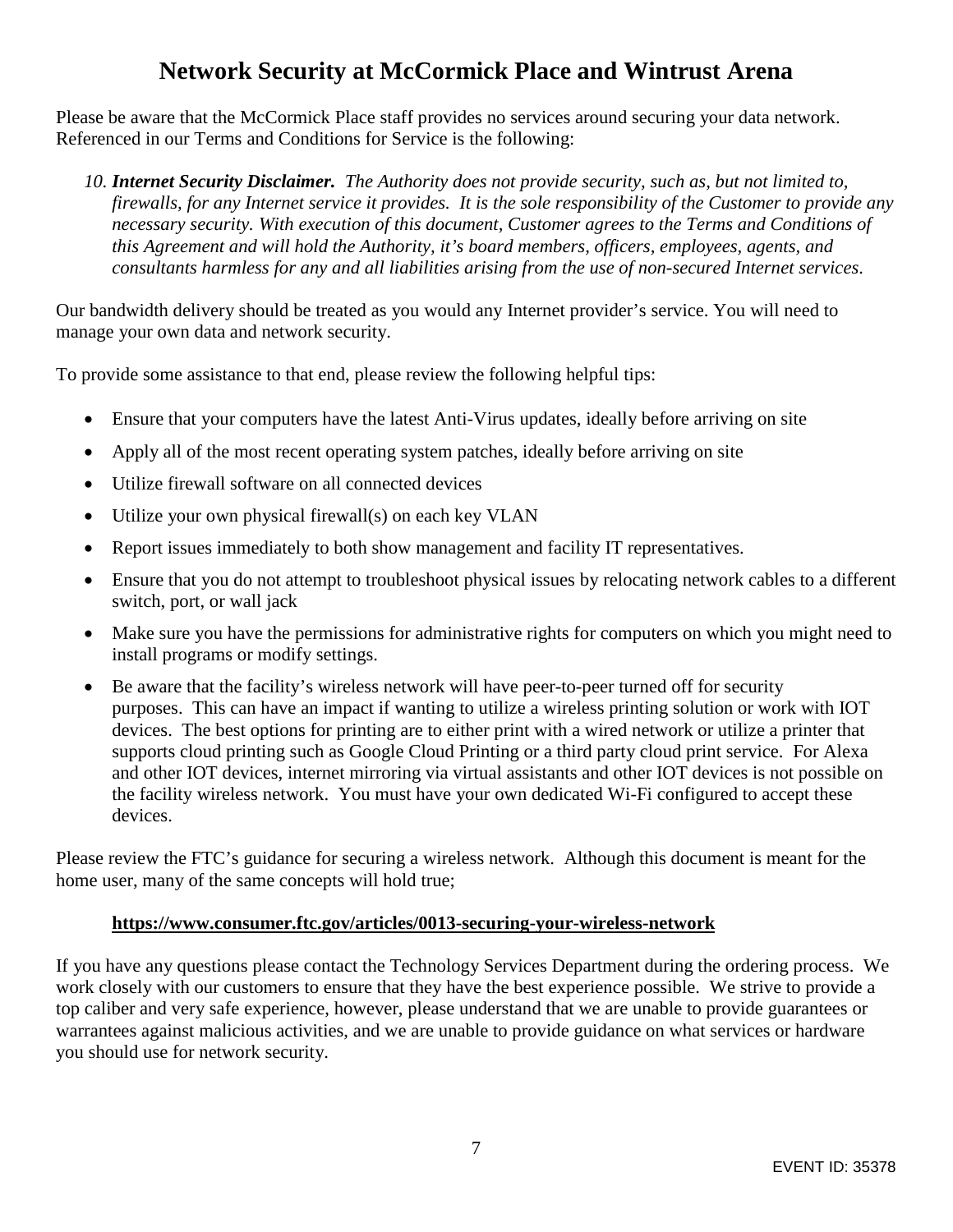### **Internet Services**

We also offer a full menu of Wired and Wireless Internet to meet a wide range of technical needs and budgets. All services include 24-hour access through the move-in, event/meeting days and move-out. The Technology Services department will work with you and your staff to meet your technical needs. There are no firewalls or filtering on our connection to the Internet. Please consider your vulnerabilities: make sure you have up-to-date anti-virus software installed on your computer and consider the use of a firewall for wired services (we offer firewalls for rental). All Internet prices are a flat rate for the duration of your event; no per minute usage or connection, charges apply. If you have Internet questions, call (312) 791-6113 or E-mail: [technology@mccormickplace.com](mailto:technology@mccormickplace.com) 

#### **Please note:**

The State of Illinois and the City of Chicago require a non-exempt telecommunications tax for all telephone and Internet Services. These taxes are excise, and are not resale or sales tax exempt.

### **Description of Wired Internet Services**

The following chart highlights the wired services offered. Please note the number of additional IP addresses available with each wired service. All wired services are delivered via Category 5 or 6 wiring with RJ45 terminated ends. For wired services, you must supply a device with an Ethernet NIC (Network Interface Card), installed TCP/IP, and an Internet browser.

| <b>Service</b>                                        | Connection                            | <b>IP Addresses</b>                                                                          | <b>Recommended Uses</b>                                                                                                                                                                                                                                                                       |  |  |  |
|-------------------------------------------------------|---------------------------------------|----------------------------------------------------------------------------------------------|-----------------------------------------------------------------------------------------------------------------------------------------------------------------------------------------------------------------------------------------------------------------------------------------------|--|--|--|
|                                                       | Speed                                 |                                                                                              |                                                                                                                                                                                                                                                                                               |  |  |  |
| Associate Class Shared<br><b>Wired Service</b>        | Typical speeds<br>up to 512 kbps      | Includes 1 DHCP IP address                                                                   | For an individual user who wants easy plug and play access to E-mail and light<br>web surfing on one device. This service is not designed to consistently support<br>streaming audio or video. Connecting a wireless access point is not permitted<br>on this service.                        |  |  |  |
| <b>Executive Class Shared</b><br><b>Wired Service</b> | <b>Typical speeds</b><br>up to 1 Mbps | Includes 2 DHCP Private IP<br>addresses, up to<br>2additional addresses can<br>be purchased. | For a user who needs a little more bandwidth and the ability to access the<br>internet over multiple devices with plug and play capability. Executive Class<br>service can be used for light to moderate web surfing. Connecting a wireless<br>access point is not permitted on this service. |  |  |  |
| Dedicated Wired 3.0 Mbps                              | 3.0 Mbps                              | Includes 5 IP addresses. Up<br>to 5 additional addresses<br>can be purchased                 | 3.0 Mbps. Connecting a wireless access point is not permitted on this<br>service.                                                                                                                                                                                                             |  |  |  |
| Dedicated Wired 6.0 Mbps                              | 6.0 Mbps                              | Includes 10 IP addresses.<br>Up to 10 additional<br>addresses can be<br>purchased.           | 6.0 Mbps. Connecting a wireless access point is permitted on this service.                                                                                                                                                                                                                    |  |  |  |
| Dedicated Wired 12.0 Mbps                             | 12.0 Mbps                             | Includes 15 IP addresses.<br>Up to 10 additional<br>addresses can be<br>purchased.           | 12.0 Mbps. Connecting a wireless access point is permitted on this service.                                                                                                                                                                                                                   |  |  |  |
|                                                       |                                       |                                                                                              |                                                                                                                                                                                                                                                                                               |  |  |  |
|                                                       |                                       |                                                                                              | Dedicated Services Greater than 12.0 Mbps - Please contact Technology Services at (312) 791-6113 or technology@mccormickplace.com for a quote                                                                                                                                                 |  |  |  |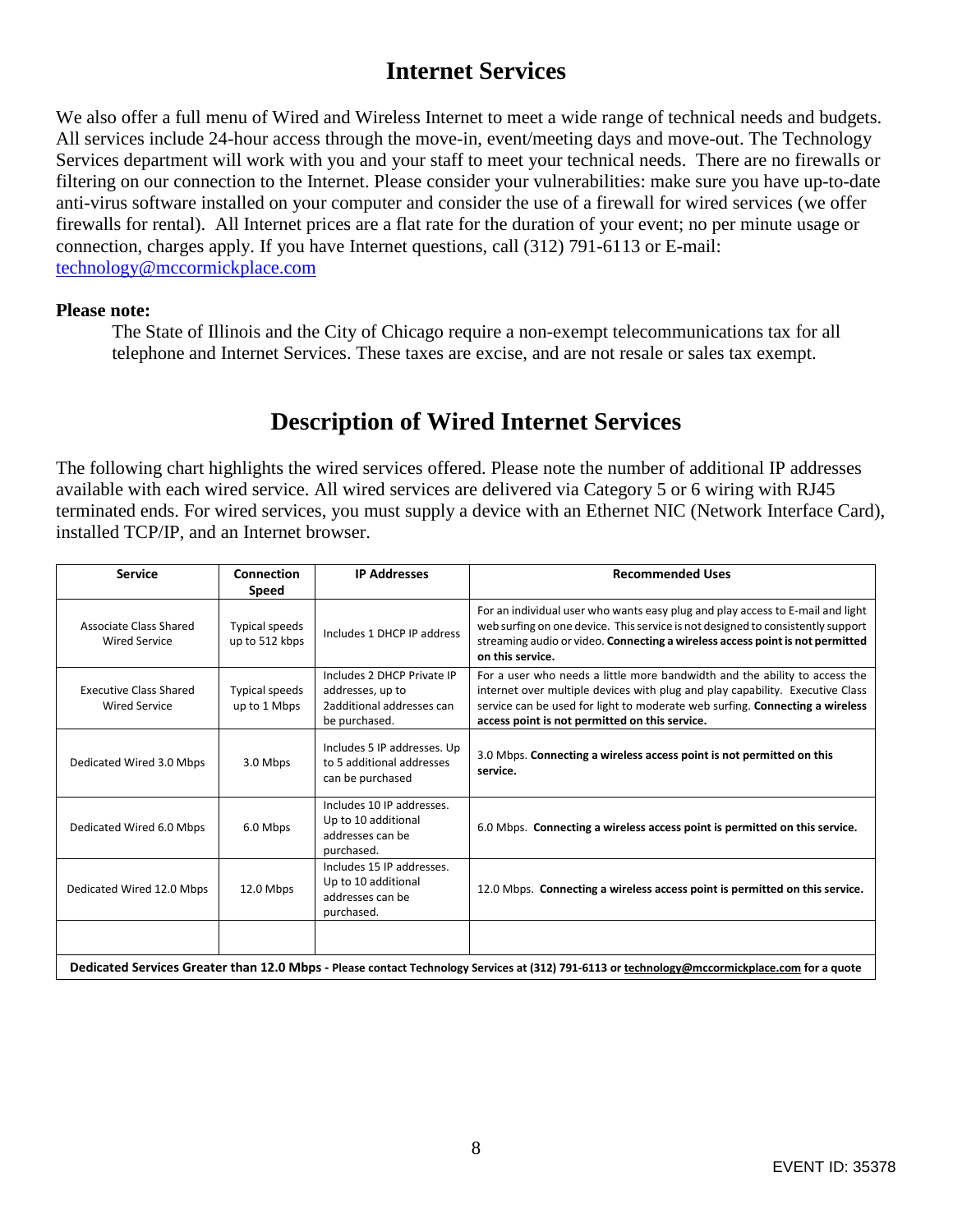### **Description of Wireless Internet Services**

For wireless services, you must provide a device with an 802.11 a, b, g, or n wireless receiver. 802.11ac is available in some areas. Our wireless network is optimized for 802.11 a, n, or ac devices transmitting and receiving at 5.0 Ghz. Your quality of service on the wireless network may vary widely depending upon hardware and environmental factors such as booth structures, attendee traffic, and location. For mission critical applications, McCormick Place strongly recommends using a wired dedicated service whenever possible. The following chart highlights the wireless services offered **(Call for availability of these services).**

| <b>Service</b>                                                                                                   | <b>Connection Speed</b>                    | <b>Recommended Uses</b>                                                                                                                                                                                                                                                                                                                         |
|------------------------------------------------------------------------------------------------------------------|--------------------------------------------|-------------------------------------------------------------------------------------------------------------------------------------------------------------------------------------------------------------------------------------------------------------------------------------------------------------------------------------------------|
| <b>VIP Wireless Service</b><br>(1-device per service)<br><b>Cannot be transferred across</b><br>devices.         | Typical Speeds up<br>to 1.5 Mbps           | This service is only available for devices which use 802.11 a or n operating at 5.0                                                                                                                                                                                                                                                             |
| <b>VIP Plus Wireless Service</b><br>(1-device per service)<br><b>Cannot be transferred across</b><br>devices.    | <b>Typical Speeds up</b><br>to 10 Mbps     | Ghz, and is intended for users who want a fast wireless internet service capable of<br>downloading heavier graphic content. This service is ideal for an iPad or tablet<br>user who is unable to connect to a wired service. These services do not offer peer<br>to peer. These services provide access to the McCormick Place Wireless Network |
| <b>VIP Ultimate Wireless</b><br>Service(1-device per service)<br><b>Cannot be transferred across</b><br>devices. | <b>Typical Speeds Up</b><br>to Unthrottled | within the user's booth and throughout the facility. For pricing and information on<br>multi-user discounts, please contact us.                                                                                                                                                                                                                 |

### **Restrictions on Use of Outside Wi‐Fi Equipment**

McCormick Place provides a robust highly-effective wireless solution which uses top of the line Cisco Access Points, Controllers, and the Cisco Prime Network Control System. For high density applications, we may augment the permanent system with additional Cisco wireless access points. McCormick Place has made this investment in order to offer our events the best possible wireless network solution. Deployment of unregulated outside wireless networks and equipment will decrease the overall quality of wireless internet in the facility. Under the best of circumstances, there are limited channels which all wireless equipment must operate on. When competing networks are placed in the same space, users encounter degraded service or the inability to access available networks. McCormick Place may offer a waiver to allow an exhibitor or show manager to provide their own wireless access point. A waiver will only be provided under the following conditions:

- The exhibitor or show manager must register their access point(s) using the McCormick Place Wi‐Fi Waiver Form, and provide all required information at least 14 days in advance of the first move-in day for the show.
- The exhibitor or show manager must purchase a 6 Mbps or greater dedicated service from the facility for use with the access point.
- Any approved access points must be capable of manual power output and channel selection adjustments.
- The exhibitor or show manager must configure the approved access point to the requirements specified by the facility.
- Notwithstanding our best efforts to eliminate interference, if the exhibitor or show management provided unit interferes with the facility's Wi‐Fi system, the user will be required to disable it. If the access points were registered with the facility, the user will receive a refund for their wired service (excluding any labor to set up their equipment) and be allowed to purchase Wi‐Fi service on the facility network.
- If an exhibitor or show manager is found to be operating a non-approved wireless network using a McCormick Place wired service, the wired service will be terminated.
- Exhibitors or show managers who are granted a waiver will not have access to the facility Wi‐Fi network for areas outside their broadcast area unless they purchase those services from the facility.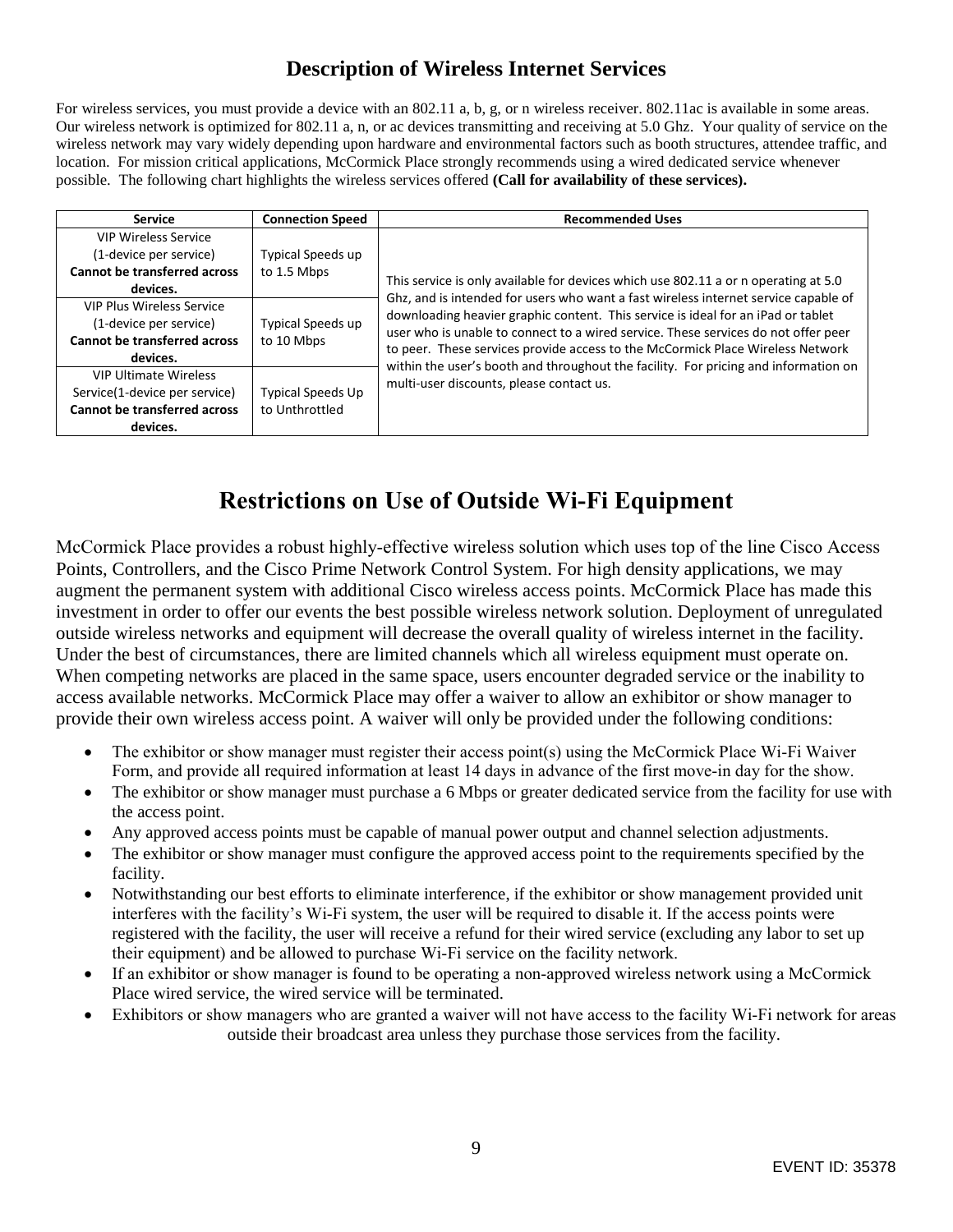# **Read carefully before using outside wireless internet providers**

There are several vendors who currently provide small portable Wi‐Fi systems which connect to a cellular carrier and provide Wi‐Fi service to linked devices. While this may appear to be a great solution to an individual who wants to provide temporary Wi‐Fi services they typically interfere with the Wi‐Fi signal provided to users on the facility system. McCormick Place provides a competitively priced, exhibitor targeted Wi-Fi service which can be used throughout the facility and is supported by an in-house staff. In order to help our customers who need the type of service that is delivered by "internet in a briefcase" providers, McCormick Place has developed a service offering to deliver an improved version of what these outside providers sell, and do so at a lower net cost. The chart below compares a sample third party's offering with McCormick Place's improved service;

|                                                                                                                                                                                                                                                                                                                                 | Third Party example          | <b>McCormick Place VIP Wireless</b>                                                                                                                                                                                                  |  |  |  |  |
|---------------------------------------------------------------------------------------------------------------------------------------------------------------------------------------------------------------------------------------------------------------------------------------------------------------------------------|------------------------------|--------------------------------------------------------------------------------------------------------------------------------------------------------------------------------------------------------------------------------------|--|--|--|--|
| Basic Service for one device                                                                                                                                                                                                                                                                                                    | \$499 (4 devices<br>maximum) | \$300 (\$300 for the first device, \$150 each for<br>the next 9 and less each from there. Unlike<br>3 <sup>rd</sup> party offerings, this service can extend to<br>any number of devices needed at a continually<br>reducing scale.) |  |  |  |  |
| *Only services from McCormick Place will extend the full run of the facility (public spaces, expo halls, ball rooms and meeting rooms).<br>Services offered by outside vendors only work in range of the device they send. Additionally, onsite support is not available for any Wi-Fi-<br>provider other than McCormick Place. |                              |                                                                                                                                                                                                                                      |  |  |  |  |
| Additional days beyond 3                                                                                                                                                                                                                                                                                                        | \$125                        | No charge                                                                                                                                                                                                                            |  |  |  |  |
| *The basic service from our sample provider only covers 3 days.                                                                                                                                                                                                                                                                 |                              |                                                                                                                                                                                                                                      |  |  |  |  |
| Shipping                                                                                                                                                                                                                                                                                                                        | \$60                         | No charge                                                                                                                                                                                                                            |  |  |  |  |
| Estimated total for a 4-day<br>show                                                                                                                                                                                                                                                                                             | \$684                        | S300                                                                                                                                                                                                                                 |  |  |  |  |

Although the initial appearance may be that the "bring your own internet" option is attractive, clearly it is advantageous to purchase directly from the facility. To recap some of the benefits to McCormick Place's VIP Wireless offering:

- Price: McCormick Place VIP Wireless is more cost effective than outside providers of Wi-Fi.
- Support: The only supported wireless provider is McCormick Place. As such, we:
	- o Visit customers who require customer support
	- o Help customers with device configuration
	- o Work to resolve interference issues with neighboring exhibitors who may not be following McCormick Place rules for Wi-Fi use
	- o Add equipment directly to an affected user's booth if necessary
- Convenience: There is no need to utilize a freight carrier such as Fed Ex or UPS to transport devices, etc. The in-house equipment is all that is required.
- Service: Unlike "bring your own" options, McCormick Place VIP Wireless works throughout the facility.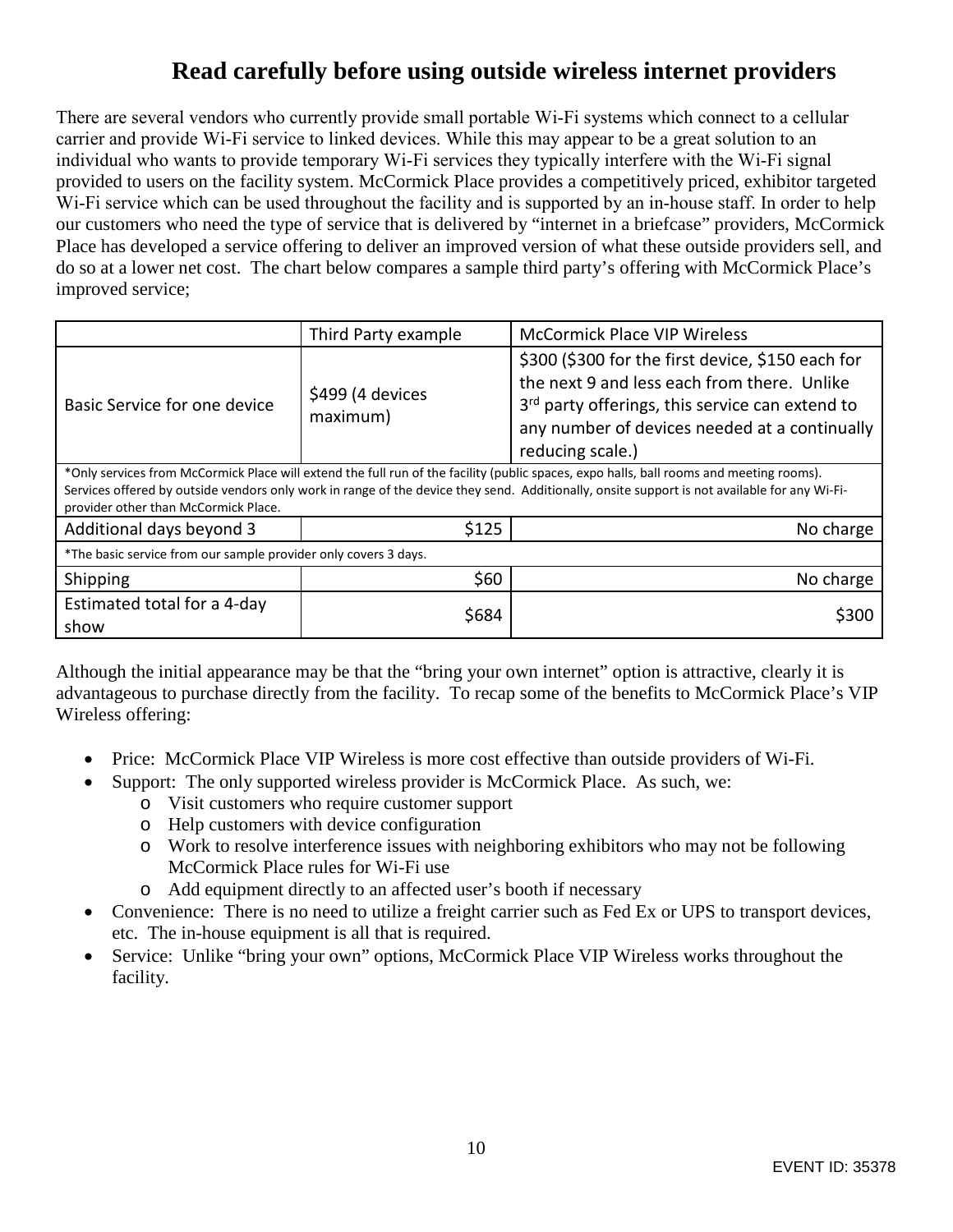### **Wireless Access Point Waiver**

### If you plan to utilize a wireless access point on a hard wired service, please review this page carefully and submit the necessary information

McCormick Place is the exclusive provider of wired and IEEE Standard 802.11 Wireless (Wi-Fi) Internet Services in all McCormick Place Facilities except for the McCormick Place Hyatt Hotel and the Marquis Marriott Hotel.

McCormick Place may offer a waiver to allow an exhibitor to provide wireless service within their own booth/contracted space. A waiver will only be provided under the following conditions:

- 1. The exhibitor must register their access point(s) using the McCormick Place Wi-Fi Waiver Form, and provide all required information at least 30 days in advance of the first move-in day for the show.
- 2. The exhibitor must purchase a 6 Mbps or greater dedicated wired internet service from the facility.
- 3. Any approved access points must be capable of manual power output and channel selection adjustments.
- 4. The exhibitor must configure the approved access point to the requirements specified by the facility.
- 5. Notwithstanding our best efforts to eliminate interference, if the exhibitor provided unit interferes with the facility's Wi-Fi system, the exhibitor will be required to disable it. If the access points were registered with the facility, the exhibitor will receive a refund for their wired service (excluding any labor to set up their equipment) and be allowed to purchase Wi-Fi service on the facility network.

### **If an exhibitor is found to be operating a non-approved wireless network using a McCormick Place wired service, their wired service will be terminated.**

Exhibitors who are granted a waiver will not have access to the facility Wi-Fi network for areas outside their broadcast area unless they purchase those services from the facility.

### **Please email the following information to [technology@mccormickplace.com](mailto:technology@mccormickplace.com) no later than 1 week prior to event move in.**

- Event Name
- Company Name
- Contact information
- $\bullet$  SSID
- AP MAC Address
- AP Manufacturer
- AP Model
- $\bullet$  Intended 2.4 GHz Channel (1, 6, or 11)
- Intended 2.4 GHz Signal Strength
- Intended 5 GHz Channel
- Intended 5 GHz Signal Strength
- Intended Mounting Height: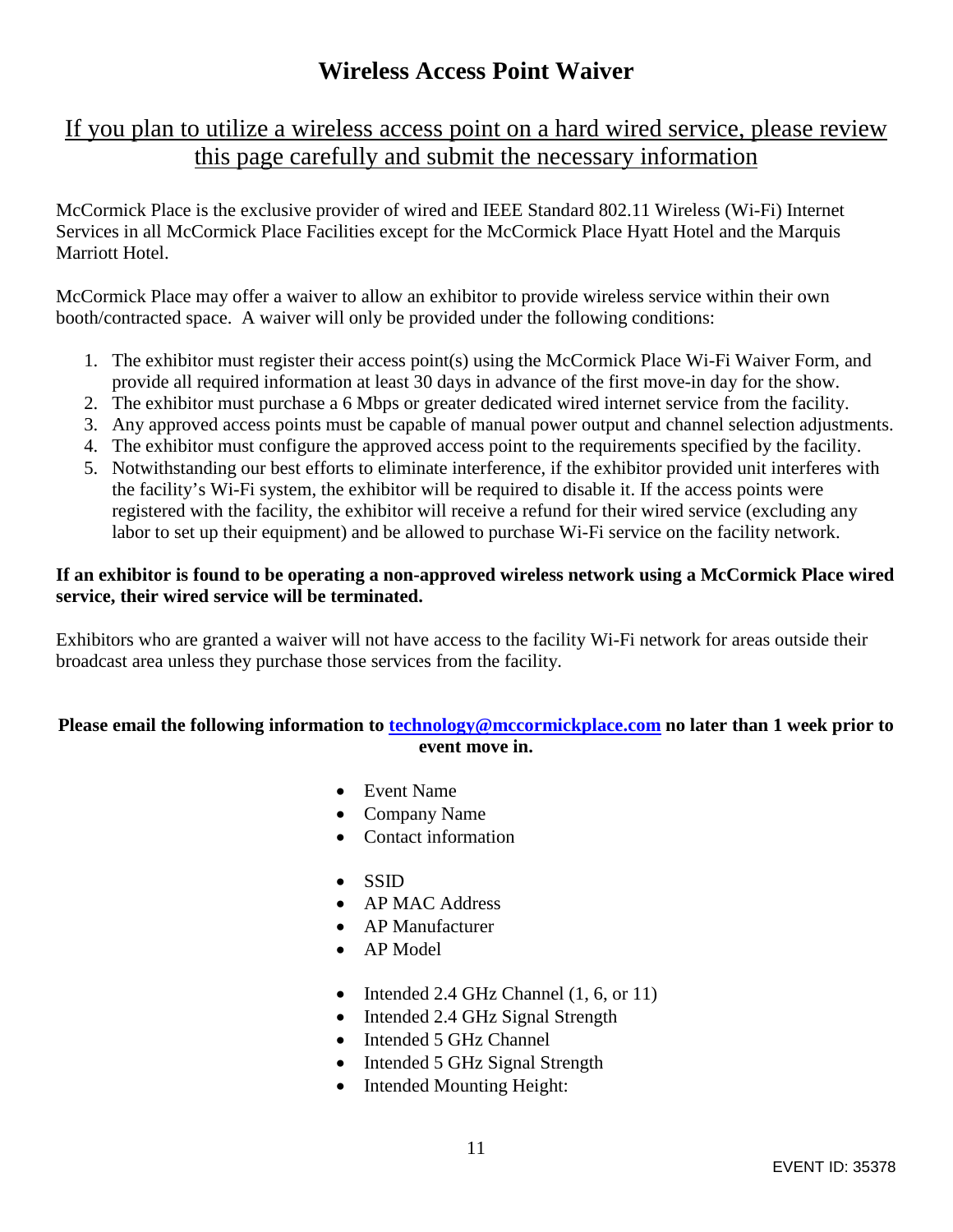### **Placing an Order**

[Click here to order Technology Services or go to www.mccormickplace.com](http://mpea-web.ungerboeck.com/coe/coe_p1_all.aspx?oc=10&cc=SOP-COE-FORM)

When placing an order, pay particular attention to the **deadline date**. If you place your order by the deadline date, **you will save money**. Orders received after the **deadline date** or orders received without full payment will be billed at the standard rate.

The **Advance** rates apply when your **complete order, payment, and floor plan** are received by us on or before the deadline date. The **Standard** rates apply to all orders received after the deadline date (Late Order), orders received before the deadline date without full payment and floor plans (Partial Order), and all orders placed or changed on site (On-Site Order).

During the event you will receive an On-Site Invoice for your technology services including itemized inbound labor and non-itemized tear out labor. **You will remit payment for the On-Site Invoice at this time.** This invoice will not include any telephone usage. Telephone usage is calculated at the close of the event and charged to your credit card at that time.

# **Payment Policy**

The exhibiting firm is responsible for payment. If a third party (i.e. agent, exhibitor appointed contractor, etc.) is hired to handle display and/or billing for any services, the exhibiting firm agrees that they are responsible for payment of the charges in the event that the named third party (i.e. agent / exhibitor appointed contractor, etc.) does not discharge payment of the invoice prior to the last day of the show. All charges would then revert to the exhibiting company. All invoices are due and payable upon receipt by either party by the close of the event. For charges that are invoiced, payment is due upon receipt of invoice. Any charges unpaid 30 days after the invoice date will incur a finance charge of 1.5% per month, 18% annually, or the maximum legally allowable rate, whichever is lower. In addition, all future orders will be on a pre-paid basis only.

This payment policy agreement shall be governed by and construed in accordance with laws of the State of Illinois.

# **Cancellation Policy**

- For full cancellation of all technology services ordered and not yet installed, a cancellation fee in the amount of 10% of the value of the services ordered will be charged.
- For partial cancellation of technology services ordered, but not yet installed, no cancellation fees will be incurred.
- For partial cancellation of technology services ordered and installed, but not yet used by the exhibitor, the installation labor costs will be charged.
- For cancellation of a service that has been installed but not yet used, a 10% cancellation fee plus labor will be charged.
- For cancellation of telecommunication services that have been installed and used, the full cost will be charged.

# **Limitation of Liability**

Any liability of McCormick Place for the provision of services, or the failure to provide services or with respect to any claim, loss or cause of action arising from the provision of services or the failure to so provide is limited to the amount actually paid for the services in question.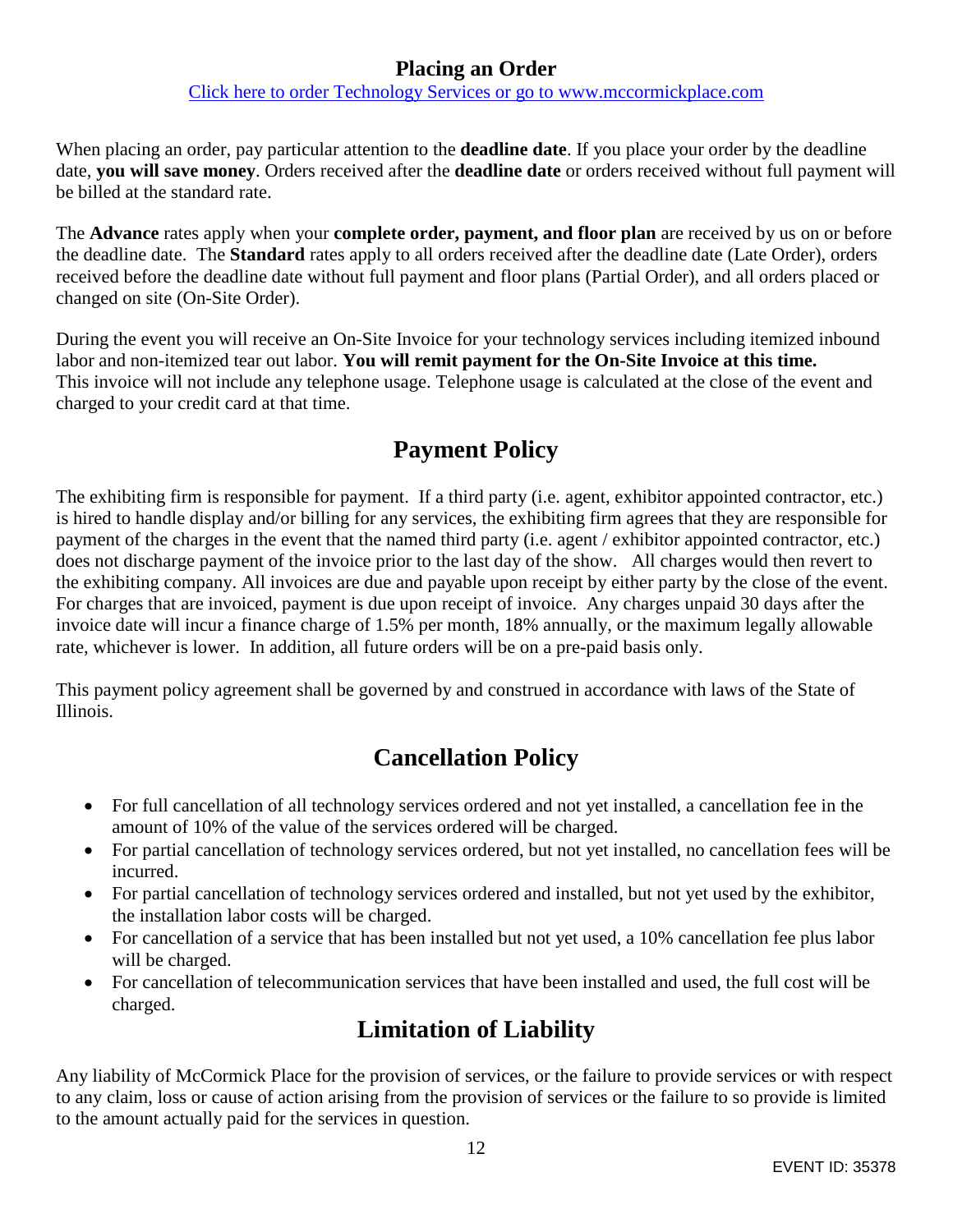# **TECHNOLOGY SERVICES RATE SHEET**

Effective June 1, 2022 - May 31, 2023

Rates are subject to change without notice

### **DEADLINE DATE: July 1, 2022**

### [Click here to order Technology Services or go to www.mccormickplace.com](http://mpea-web.ungerboeck.com/coe/coe_p1_all.aspx?oc=10&cc=SOP-COE-FORM)

| <b>DIGITAL WIRED INTERNET SERVICES</b>                                                         |                 |          |                  |          |  |
|------------------------------------------------------------------------------------------------|-----------------|----------|------------------|----------|--|
| Refer to page 8 for service descriptions.                                                      |                 |          |                  |          |  |
| All services include installation of ONE 10Base T<br>Network cable, terminated on an RJ45 end. | Advance<br>Rate |          | Standard<br>Rate |          |  |
| 3401 - Associate Class                                                                         |                 | 600.00   |                  | 750.00   |  |
| 3402 - Executive Class                                                                         |                 | 1.300.00 |                  | 1.625.00 |  |

| <b>DEDICATED WIRED INTERNET SERVICES</b>                                   |    |           |    |           |  |
|----------------------------------------------------------------------------|----|-----------|----|-----------|--|
| 3405 - 3.0 Mbps Service                                                    |    | 4,000.00  |    | 5,000.00  |  |
| 3406 - 6.0 Mbps Service                                                    | Ś  | 8.000.00  | Ś  | 10,000.00 |  |
| 3407 - 12.0 Mbps Service                                                   | Ś  | 10,000.00 | Ŝ. | 12,500.00 |  |
| 3354 - Additional TCP/IP Address                                           | \$ | 150.00    | S. | 200.00    |  |
| Dedicated Services greater than 12.0 Mbps - Please call us at 312-791-6113 |    |           |    |           |  |
| Connecting a wireless access point is permitted on 6.0 Mbps or greater.    |    |           |    |           |  |

| <b>EQUIPMENT SERVICES</b> |  |        |  |        |  |
|---------------------------|--|--------|--|--------|--|
| 3358 - 8 Port Hub Rental  |  | 125.00 |  | 160.00 |  |
| 3376 - 16 Port Hub Rental |  | 200.00 |  | 250.00 |  |
| 3377 - 24 Port Hub Rental |  | 250.00 |  | 315.00 |  |
| 3367 - Firewall Rental    |  | 625.00 |  | 780.00 |  |

#### **WIRELESS INTERNET SERVICES**

To utilize VIP services your device must s upport 5.0 Ghz. One service for each device. Cannot be trans ferred across devices. **CALL FOR MULTI-USER PRICING**

| 3410 - VIP Wireless (1.5 Mbps)              | 300.00 | 375.00 |
|---------------------------------------------|--------|--------|
| 3420 - VIP Plus Wireless (10 Mbps)          | 450.00 | 525.00 |
| 13430 - VIP Ultimate Wireless (Unthrottled) | 600.00 | 750.00 |

| <b>SERVICES</b>              |           |                  |           | <b>TELEPHONE SERVICES</b>                                                                                   |                 |        |                  |        |  |
|------------------------------|-----------|------------------|-----------|-------------------------------------------------------------------------------------------------------------|-----------------|--------|------------------|--------|--|
| Advance<br>Rate              |           | Standard<br>Rate |           | Refer to page 6 for service descriptions.<br>Single line and multi-line services include phone instruments. | Advance<br>Rate |        | Standard<br>Rate |        |  |
| \$                           | 600.00    | \$               | 750.00    | 3310 - Analog Single Line                                                                                   | Ś               | 290.00 | Ś                | 435.00 |  |
| \$                           | 1,300.00  | \$               | 1,625.00  | 3321 - Analog Single Line Extension                                                                         | Ś               | 140.00 | Ś                | 210.00 |  |
|                              |           |                  |           | 3315 - Digital Multi-Line                                                                                   | Ś               | 620.00 | Ś                | 930.00 |  |
| <b>SERVICES</b>              |           |                  |           | 3322 - Digital Multi-Line Extension                                                                         | Ś               | 315.00 | Ś                | 475.00 |  |
| \$                           | 4,000.00  | \$               | 5,000.00  |                                                                                                             |                 |        |                  |        |  |
| \$                           | 8,000.00  | Ś.               | 10,000.00 | 3311 - Voice Mail (for Analog Single Line Only)                                                             | Ś               | 60.00  | Ś                | 90.00  |  |
| \$                           | 10,000.00 | \$               | 12,500.00 | 3319 - Other Carrier Services                                                                               | Ś.              | 265.00 | Ś                | 398.00 |  |
| \$                           | 150.00    | Ś                | 200.00    | 3340 - Polycom Sound Station                                                                                |                 |        |                  |        |  |
| se call us at 312-791-6113   |           |                  |           | Must order a Analog Single Line service                                                                     | Ś               | 210.00 | Ś                | 210.00 |  |
| on 6.0 Mbps or greater.      |           |                  |           | 3337 - Analog Single Line Speaker Phone                                                                     |                 |        |                  |        |  |
|                              |           |                  |           | Must order a Analog Single Line service                                                                     | Ś               | 12.00  | Ś.               | 18.00  |  |
| ES                           |           |                  |           |                                                                                                             |                 |        |                  |        |  |
| \$                           | 125.00    | \$               | 160.00    | Services includes:                                                                                          |                 |        |                  |        |  |
| \$<br>\$<br>200.00<br>250.00 |           |                  |           | Unlimited Free Toll-fee and Local (Chicago Metro) calls                                                     |                 |        |                  |        |  |

100 minutes on Domestic Long Distance at no charge We charge for all international calls

| VICES                                                 |        |  |        | <b>CABLE TV SERVICES</b>                                                                                                                                         |  |        |  |        |  |
|-------------------------------------------------------|--------|--|--------|------------------------------------------------------------------------------------------------------------------------------------------------------------------|--|--------|--|--------|--|
| t support 5.0 Ghz.<br>sferred across devices.<br>CING |        |  |        | Service Available in South and West Buildings. Limited service<br>available<br>in North, please call 312-791-6113 to confirm location. No service in<br>Lakeside |  |        |  |        |  |
| \$                                                    | 300.00 |  | 375.00 | 1560 - Cable Access                                                                                                                                              |  | 257.00 |  | 386.00 |  |
| Ś.                                                    | 450.00 |  | 525.00 | 1570 - Additional Connection - only one                                                                                                                          |  |        |  |        |  |
| Ś.                                                    | 600.00 |  | 750.00 | additional per Cable Access (1560) permitted                                                                                                                     |  | 34.00  |  | 50.00  |  |

| <b>LABOR SERVICES</b>                                                                                                                          |                                                                           |  |  |  |  |  |  |
|------------------------------------------------------------------------------------------------------------------------------------------------|---------------------------------------------------------------------------|--|--|--|--|--|--|
| Additional wiring is done by our installers on a time and material basis.<br>CAT 5 Cable is included in the labor rate.                        |                                                                           |  |  |  |  |  |  |
| 3359 - Techology Services Labor Only<br>Use this service to request telecom labor<br>for booth when there is no internet<br>services required. | Deposit Charge: \$112.00<br>Actual labor billed once<br>work is complete. |  |  |  |  |  |  |
| Straight Time                                                                                                                                  | 112.00                                                                    |  |  |  |  |  |  |
| Over Time                                                                                                                                      | 161.00                                                                    |  |  |  |  |  |  |
| Double Time                                                                                                                                    | 210.00                                                                    |  |  |  |  |  |  |

#### **Be sure to check in at the Service Desk upon your arrival to notify our staff when you are ready for your service**

#### **TO AVOID BOOTH INSTALLATION CHARGES PLEASE BE SURE TO SUBMIT FLOOR PLANS ALONG WITH YOUR ORDERS.**

Please be sure to include the following items:

Company Name and Booth Number On-site name, cell number, and excepted arrival date Equipment delivery and Flooring installation date.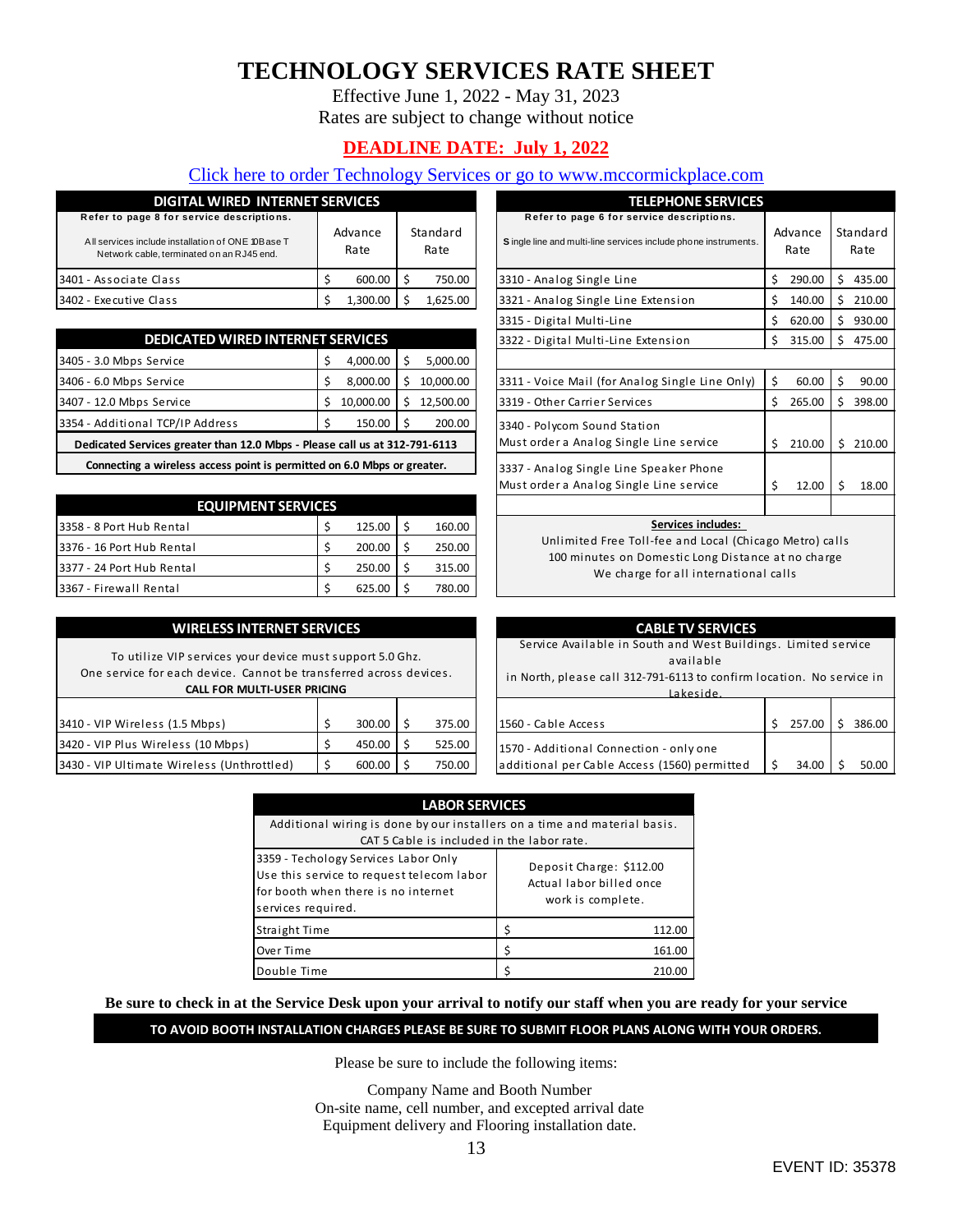# **Terms and Conditions for Internet Services**

- 1. **Pricing and taxes.** Customer agrees to pay the fees and other charges for Internet services and other services and products provided hereunder. The prices listed on this Agreement do not include Federal, State, or Local taxes. Taxes will be included on your bill.
- 2. **Additional costs.** The Authority reserves the right to bill the Customer for any additional cost the Authority incurs in:
	- a. assisting in trouble diagnosis or problem resolution found not to be the fault of the Authority or
	- b. collecting information required to complete the installation that customer fails to provide.

#### **3. Use of Internet Services.**

- a. **Applicability.** Please read this acceptable use policy prior to using the service; by using the Wi-Fi service, you, the user, are agreeing to the terms of this acceptable use policy. You are responsible for any violation of this acceptable use policy or misuse of the service through the use of your device, even if the misuse was conducted by a third party or other end user with access to your device, whether permitted by you or not. It is your responsibility to secure your computer(s), and/or mobile device so that such misuse is prevented.
- b. **Revisions to Policy.** McCormick place may revise this acceptable use policy from time to time without notice by posting any such revision on mccormickplace.com or any successor URL. Any revision of this acceptable use policy is effective immediately upon such posting. As such, you should regularly visit mccormickplace.com and review the posted acceptable use policy. In the event of a conflict between any user or customer agreement and this acceptable use policy, the terms of this acceptable use policy will govern.
- c. **Violations.** McCormick place reserves the right to immediately terminate your access without notice at McCormick place's sole discretion if you or others who use your account violate this acceptable use policy. You agree to defend, hold harmless, and indemnify McCormick place, its manager, and their affiliates, directors, officers, employees, agents, licensees, and other partners and employees, from any loss, liability, claim, or demand, including reasonable attorney's fees, made by any third party due to or arising out of your breach of any provision of this acceptable use policy.
- d. **Commercial Use.** If you have purchased and are using a VIP Wireless service, this paragraph 4 shall not apply to your use of Wi-Fi at McCormick Place. Wi-Fi Service is provided for personal use within McCormick Place. You agree that you will not use, nor allow others to use, the Wi-Fi Service to operate any type of business or commercial enterprise or to use the Wi-Fi Service as an Internet service provider. You agree that you will not use, nor allow others to use, your mobile device as a Web Server, FTP Server, file server or game server or to run any other server applications.
- **e. No Reselling of Services.** User will not resell or redistribute, or allow others to resell or redistribute, access to the Wi-Fi Service in any manner, including by wireless means.
- f. **No Illegal or Fraudulent Use.** You agree that you will not use, and not encourage or allow others to use, the Wi-Fi Service to violate any applicable federal, state, local or international laws orders or regulations. You agree that you will not use, nor allow others to use, the Wi-Fi Service to plan or commit, or encourage or help others to plan or commit, a crime, fraud or act of terrorism, including but not limited to posting or transmitting information, data or material that is unlawful, abusive, libelous, slanderous, obscene, profane, unlawful, threatening, or defamatory, posting or transmitting child pornography or obscene material, engaging in a pyramid, Ponzi or other illegal soliciting schemes, sending chain e-mail that request money or other items of value, illegal gambling, the offering for sale of illegal weapons or substances, the promotion or publication of any material that may violate hate crime laws, or exporting software or technical information in violation of U.S. export control laws. You agree to indemnify, defend and hold harmless McCormick Place and its affiliates, suppliers, and agents against all claims and expenses (including reasonable attorney fees) resulting from you engaging in any act prohibited by this Acceptable Use Policy or resulting from your violation of this Acceptable Use Policy. This paragraph will survive any termination or expiration of any applicable subscriber agreement.
- g. **No Infringement of Intellectual Property Rights.** You agree that you will not use, nor allow others to use, the Wi-Fi Service to send or receive any information that infringes the intellectual property, including without limitation patents, trademarks, copyrights, trade secrets or proprietary rights of any other person or entity. This includes, but is not limited to digitized music, movies, books, photographs, art or other copyrighted materials or software.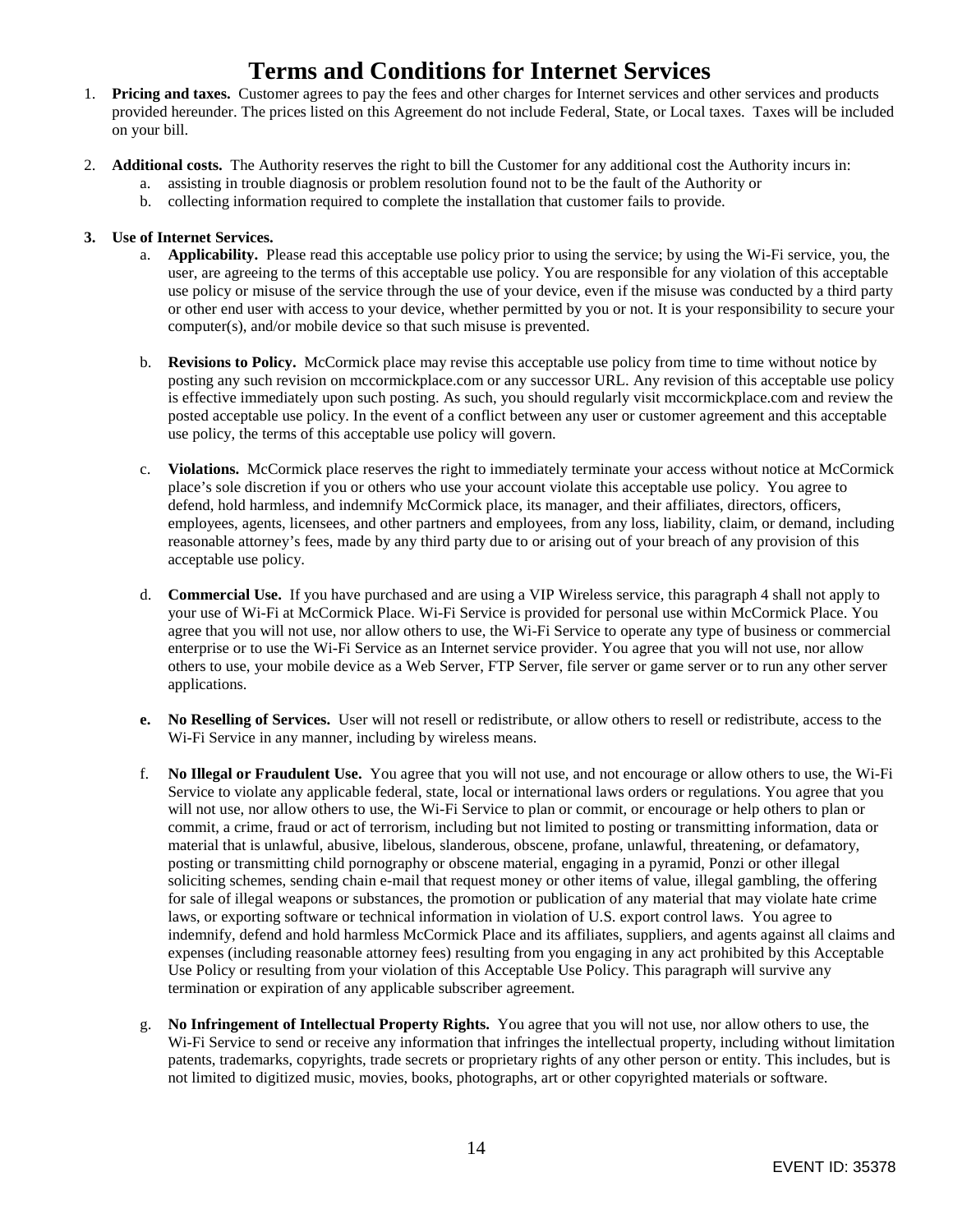# **Terms and Conditions for Internet Services (continued)**

- h. **No Threats of Harassment.** You agree that you will not use, nor allow others to use, the Wi-Fi Service to transmit any material that threatens or encourages bodily harm or destruction of property or which harasses, abuses, defames or invades the privacy or rights of any other person or entity.
- i. **No Harm To and Protection of Minors.** You agree that you will not use, nor allow others to use, the Wi-Fi Service to harm or attempt to harm a minor, including but not limited to using the Wi-Fi Service to send pornographic, obscene or profane materials, or violating the Children's Online Privacy Protection Act.
- j. **No Spamming.** You agree that you will not use, nor allow others to use, the Wi-Fi Service to send materials in a manner inconsistent with federal and state laws, including without limitation the CAN-SPAM Act of 2003 (15 U.S.C. §§ 7701-7713 and 18 U.S.C. § 1037). These materials include without limitation mass or bulk e-mail, numerous copies of the same or substantially similar messages, empty messages, or messages which contain no substantive content. We reserve the right, in our sole discretion, to determine whether such postings or transmissions constitute an advertisement, promotional material or any other form of solicitation in violation of such laws.
- k. **No Hacking.** You agree that you will not use, nor allow others to use, the Wi-Fi Service to access the accounts of others or to attempt to penetrate security measures of the Wi-Fi Service or access any other person's computer or computer system, software, data, confidential or proprietary information of others without the owner's knowledge and consent ("hacking") or to cause a disruption of service to other on-line users. You agree that you will not use, nor allow others to use, tools designed for compromising network security, such as password guessing programs, cracking tools, packet sniffers or network probing tools.
- l. **No System Disruption.** You agree that you will not use, nor allow others to use, the Wi-Fi Service to disrupt, restrict, destroy, impair or create any unusually large burden, disrupt any backbone network nodes or network service used by McCormick Place or others. You also agree that you will not use, nor allow others to use, the Wi-Fi Service to disrupt other Internet service providers or services, including but not limited to by e-mail bombing or the use of mass mailing programs, viruses, locks, keys, worms, Trojan horse or other harmful or debilitating feature; distribute mass or unsolicited e-mail, including commercial advertising, announcements or junk mail; or otherwise generate large levels of traffic sufficient to impede other's ability to send or receive information.
- 4. **No Impersonation of Forgery.** You agree that you will not, nor allow others to, impersonate another user, falsify one's user name, age, digital or manual signature or identity in e-mail or in any post or transmission to any newsgroup or mailing list or other similar groups or lists. You agree that you will not, nor allow others to, forge any message header of any electronic transmission, originating or passing through the Wi-Fi Service, or use an IP address not assigned to you.
- 5. **No Abuse of Newsgroups.** You agree that will not, nor allow others to, post a similar item to more than three (3) newsgroups or mailing lists. You agree that you will not, nor allow others to, post or transmit any private, third party e-mail to any newsgroup or mailing list without the explicit approval of the sender.
- 6. **No Viruses.** You agree that you will not use, nor allow others to use, the Wi-Fi Service to restrict, inhibit, or otherwise interfere with the ability of any other person to use or enjoy the Wi-Fi Service or any features of the Wi-Fi Service, any Equipment or the Internet, regardless of intent, purpose or knowledge, including, without limitation, by posting or transmitting any information or software which contain computer "viruses," worms, "Trojan horses" or other harmful software programs and that you will use your best efforts to prevent the unintentional transmission of such viruses.
- 7. **Wi-Fi Monitoring.** McCormick Place reserves the right at any time to monitor bandwidth, usage, transmissions, and content on the Wi-Fi Service from time to time; to seek or identify violations of this Policy; and/or to protect the network, the Wi-Fi Service and McCormick Place users. McCormick Place may not, however, routinely monitor the activity of your Wi-Fi Service account for violations of this Acceptable Use Policy. McCormick Place's failure to enforce this Acceptable Use Policy, for whatever reason, shall not be construed as a waiver of any right to do so at any time. You agree that any portion of this Acceptable Use Policy held invalid or unenforceable will as much as possible be construed consistent with the intent and applicable law; the remaining portions of this Acceptable Use Policy will remain in full force and effect.
- 8. **Wireless Specific.** The use of any wireless device that interferes with the facility wireless data frequency is prohibited.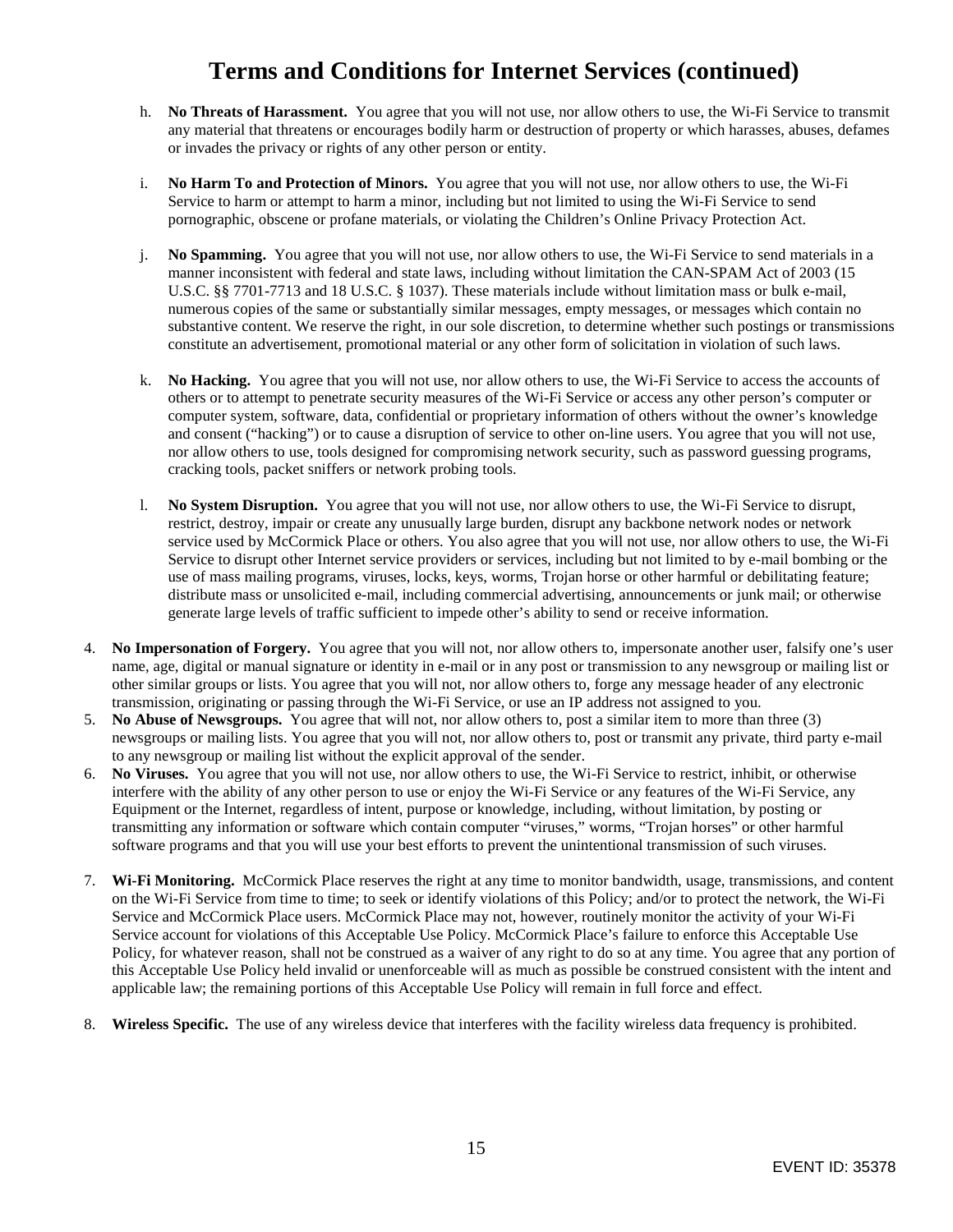# **Terms and Conditions for Internet Services (continued)**

- 9. **Performance Disclaimer.** The Authority does not warrant that the services provided hereunder will meet Customer's requirements or that Customer's access to and use of the services will be uninterrupted or free of errors or omissions. The Authority cannot and does not guarantee the privacy, security, authenticity and non-corruption of any information transmitted through, or stored in any system connected to the internet. The Authority shall not be responsible for any delays, errors, failures to perform, or disruptions in the Hosting services caused by or resulting from any act, omission or condition beyond the Authority's reasonable control. In situations involving performance or nonperformance of services furnished under this Agreement, Customer's sole remedy shall be a refund of a prorated portion of the price paid for services which were not provided. Credit will only be issued for periods of loss greater than 24 hours.
- 10. **Internet Security Disclaimer.** The Authority does not provide security, such as, but not limited to, firewalls, for any Internet service it provides. It is the sole responsibility of the Customer to provide any necessary security. With execution of this document, Customer agrees to the Terms and Conditions of this Agreement and will hold the Authority, it's board members, officers, employees, agents, and consultants harmless for any and all liabilities arising from the use of non-secured Internet services.
- 11. **No Warranties.** The Authority makes no warranty of any kind with respect to services and products provided under this Agreement. The Authority disclaims all warranties, express and implied, including the warranties of Merchant ability and the fitness for a particular purpose.
- 12. **Limitation on Liability.** The Authority will not be liable for any damages Customer may suffer arising out of acts of God, use or inability to use the Authority's Internet services or related products unless such damages are caused by an intentional and willful act of the Authority. The Authority will not be liable for any special or consequential damages, or for loss, damage, or expense directly or indirectly arising from Customer's use or inability to use the system either separately or in combination with other equipment or software or for commercial loss of any kind, including loss of business profits, based upon breach of warranty, breach of contract, negligence, strict tort, or any other legal theory whether or not the Authority or it suppliers or its subcontractors have been advised of the possibility of such damage or loss. In no event shall the liability of the Authority exceed an amount equal to the price of products and services purchased by Customer during the twelve-month period preceding the event which caused the damages or injury.
- 13. **Indemnity.** Customer agrees to indemnify and hold the Authority, its board members, officers, employees, agents, and consultants harmless against any claim or demand by any third party due to or arising out of the use by Customer of Internet services and related products provided hereunder.
- 14. **Termination.** Customer's failure to comply with the terms and conditions of this Agreement will result in immediate termination of Internet services provided hereunder. Customer acknowledges that the Authority reserves the right to terminate this Agreement for convenience.
- 15. **Changes.** The Authority reserves the right to change these terms and conditions at any time. The terms and conditions in effect at the time of services are ordered shall apply. Customer may view the most current terms and conditions by visiting: <http://www.mccormickplace.com/exhibitors/wireless-internet.php>
- 16. **Miscellaneous.** This Agreement constitutes the entire agreement of the parties and supersedes any prior or contemporaneous agreements between the parties with respect to the subject of this Agreement. This Agreement shall be governed by and construed in accordance with the laws of the State of Illinois without regard to its conflict of laws principles.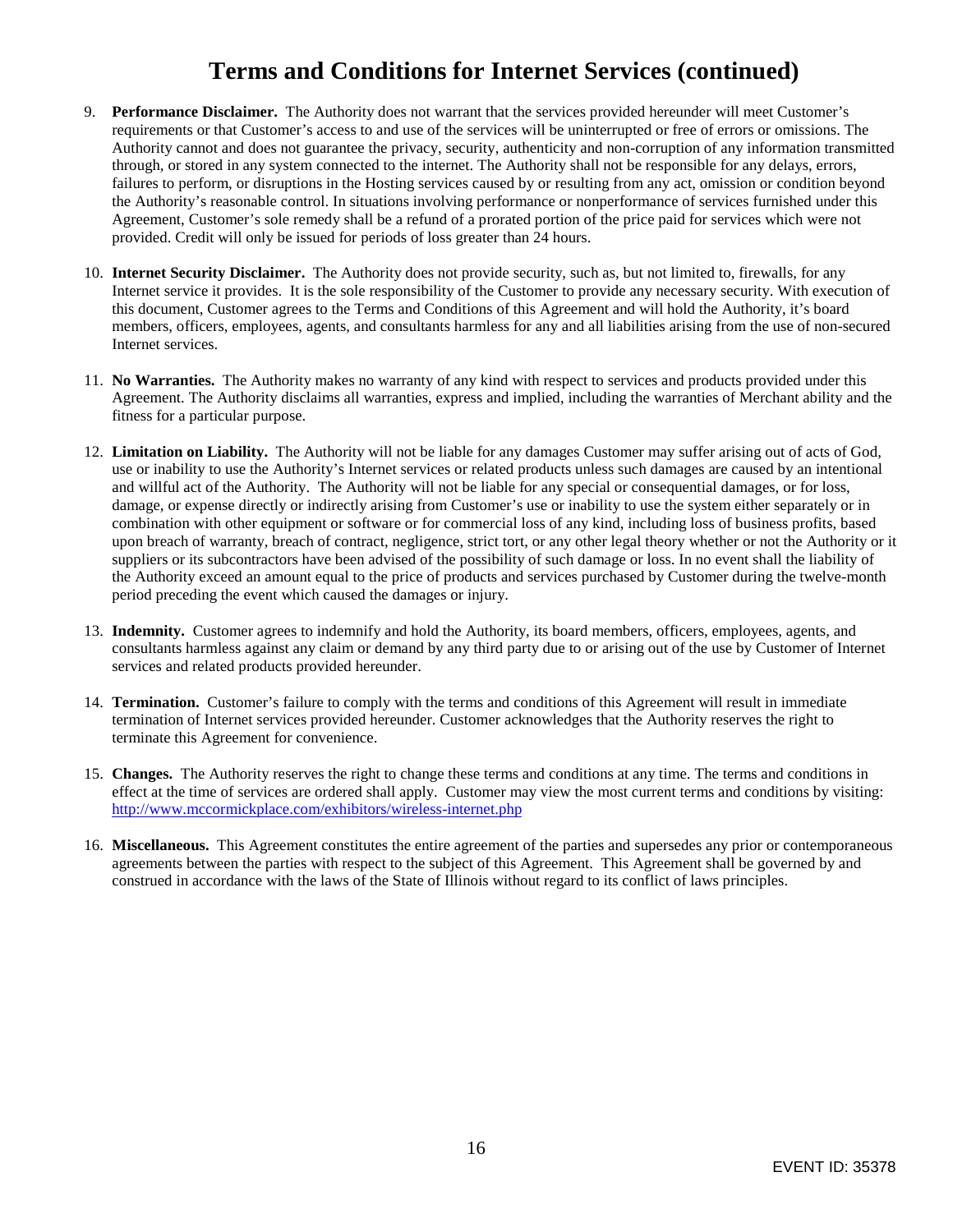# **Facility Regulations**

### **Animals and Pets**

- Domestic animals: If you plan to use a domestic animal (i.e., cat or dog) in your exhibit, be sure to contact your Show Manager for approval. Upon proof of show management approval, an insurance disclaimer will need to be completed. Disclaimer forms can be obtained through the McCormick Place Risk Management Department at (312) 791-7113.
- Non-domestic, endangered or exotic animals: The use of these animals must be approved by your Show Manager. In addition to the disclaimer form, you must also contact our Risk Management Manager at (312) 791-7113.
- A City of Chicago Application for Temporary Animal Exhibition Permit must be obtained for all animals and pets in your exhibit. An application fee will apply. For more details please call (312) 791-7113

#### **Balloons, Radio-Operated Air Devices, Drones and Aircraft Landing**

- Radio-operated blimps and similar devices are permitted on the event floor with pre-approval in writing from Show Management and with a certificate of accident insurance.
- To prevent escape to the ceiling, helium-filled balloons and similar objects must be secured. If they do escape to the ceiling, you may be charged removal fees.
- Helium-filled balloons or any other helium-filled object may not be distributed.
- Mylar balloons are prohibited due to their effect on the fire detection systems.
- Exhibitors are not permitted to use a drone within the Complex for proprietary and safety reasons.
- The City of Chicago does not allow small aircrafts to land within city limits, unless in designated locations.

#### **Smoking**

• In accordance with the City of Chicago Fire Department and the City of Chicago, smoking and vaping are not permitted in McCormick Place. Smoking stations are located outside of the facility.

#### **Exhibits in Meeting Rooms**

- If a meeting room has been assigned to your company for exhibit or meeting use, please contact the McCormick Place Event Management Department for specific meeting room guidelines.
- Storage of combustible materials in meeting rooms, ballrooms or service corridors is prohibited.
- Crates, cartons, pallets, pallet jacks, forklifts, etc., are not allowed in meeting rooms. All freight must be uncrated or removed from pallets prior to entering the room. Movement of freight should be done using flat trucks dedicated to carpet use. If other flat trucks or dollies are used, appropriate floor protection (Visqueen or Masonite) must be installed.
- Storage of containers, skids, etc. is prohibited inside the facility. These items must be moved to the appropriate crate storage area. Please contact your Contractor or the official event service contractor to assist you. Removal of such items is a Fire Safety regulation and subject to inspection by the Fire Marshal.

#### **Hanging Items**

- Hanging items are defined as any materials, including but not limited to, signs and machinery, which are hung from or attached to ceilings, exhibit structures or building supports.
- All requests for hanging items must be reviewed and approved by Show Management.
- The responsibility to hang an item is shared by your general service contractor and the utility provider.
- For Items weighing 500 lbs. or more, drawings must be reviewed, signed and stamped by a licensed structural engineer to certify structural integrity and safety.
- These rules and regulations provide absolute limits which cannot be exceeded under any circumstances or conditions.
- Fire Retardant regulations also apply to hanging items. Refer questions regarding fire retardancy to the Fire Safety Manager at (312) 791-6079.
- No hanging items are to be hung from any electrical fixtures, raceways, water, gas, air, fire protection, communication lines, piping, supports or hangers.
- All electrical and neon items must conform to City of Chicago Electrical Codes.
- The use of MIS, Octonorm or similar components systems for hanging signs is not permitted in our facility.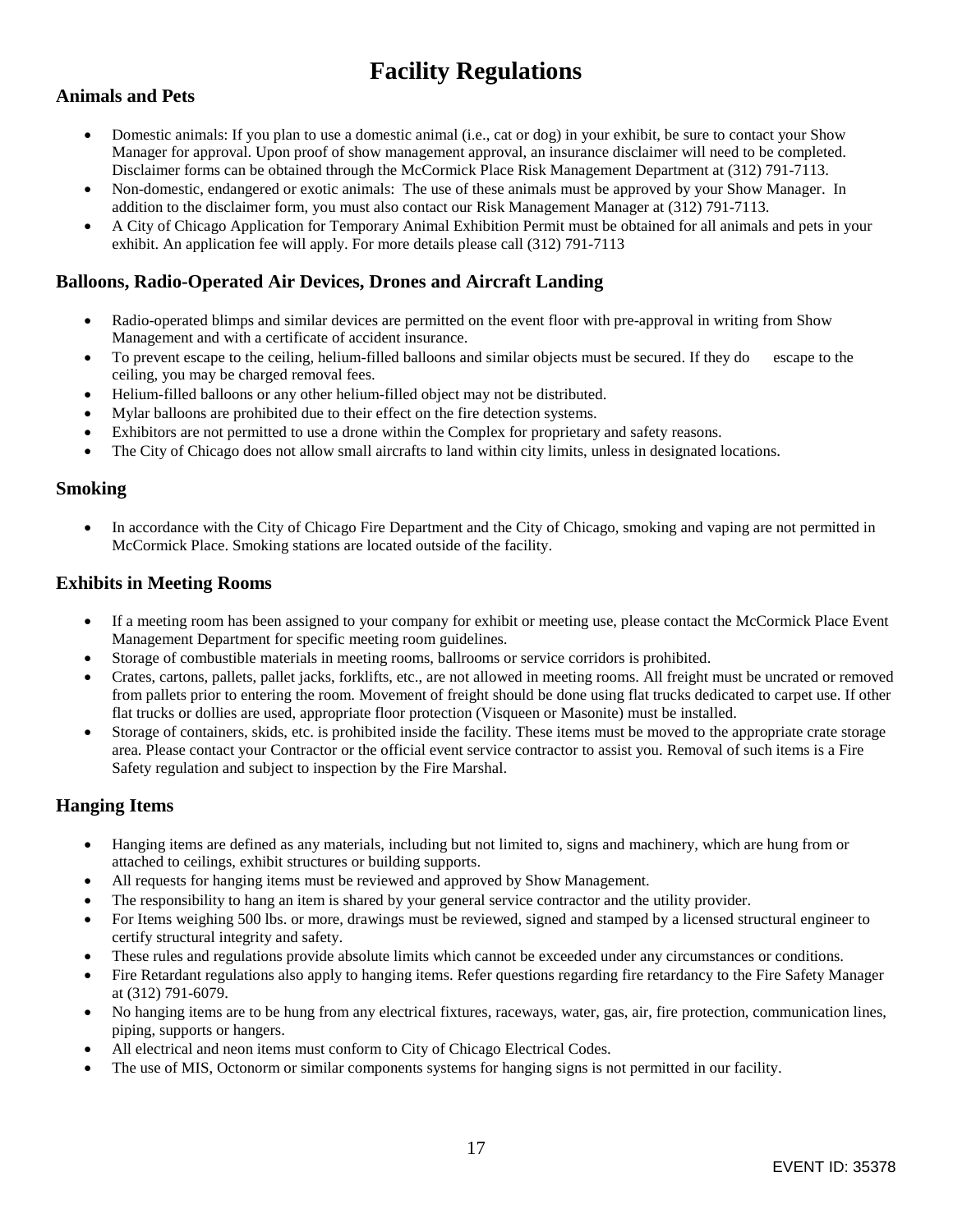### **Parking and ASUV Programs**

#### **Exhibitor Guaranteed Parking**

A limited number of guaranteed parking spaces are available by advance order of an Exhibitor Parking Permit. This permit allows access to the garages with in-and-out privileges. Parking spaces are guaranteed even if lots fill to capacity. For more details, please visit: [McCormick Place Parking](https://www.mccormick.parkingguide.com/) 

#### **Self-loading/Unloading**

- **Automobile and Small Utility Vehicle (ASUV) Program**
	- o McCormick Place allows exhibitors to unload and load small privately-owned vehicles without hiring labor at designated areas in the building. Show management will determine the hours of operation for each event. We encourage exhibitors to participate in the ASUV program using one of the options listed on our website. Please visit us at [https://www.mccormickplace.com/exhibitors/asuv/](https://nam12.safelinks.protection.outlook.com/?url=https%3A%2F%2Fwww.mccormickplace.com%2Fexhibitors%2Fasuv%2F&data=04%7C01%7C%7C6e8d7a7785d84b75b53008d9f620ba73%7C996017b1821f44dbb99fafc16f73f35a%7C0%7C0%7C637811442712197687%7CUnknown%7CTWFpbGZsb3d8eyJWIjoiMC4wLjAwMDAiLCJQIjoiV2luMzIiLCJBTiI6Ik1haWwiLCJXVCI6Mn0%3D%7C3000&sdata=JYnE6plAWoJH8IX462P0Sxj%2FVS48V9Je5fU5OnYUQRo%3D&reserved=0) for complete details.
- **Hand Carried Items**
	- o Park the vehicle in any of the McCormick Place parking lots or garages and transport items using pedestrian building access to the show floor. Only non-motorized, non-hydraulic hand trucks and dollies may be used to transport items from your vehicle to the show floor. Parking fees will apply.

### **Exhibit Hall Use and Guidelines**

#### **McCormick Place Access Regulations (BEEP)**

All Event Approved Contractors (EACs) or persons working on show floor must enter through one of the 3 Building Entry and Exit Procedure (BEEP) locations and receive/wear the wristband of the day.

This allows entry into McCormick Place buildings and must be adhered to regardless of credentialing system issued for floor access by event management.

The exception is for official exhibitors wearing show credentials - contractors working on the show floor to assemble and disassemble booths or similar type work should not be issued exhibitor credentials to circumvent this process.

### **Fire Safety Regulations**

- Fire Prevention reserves the right to make any final decisions regarding the outlined requirements, according to Section 2-36- 220 of the Municipal Code of Chicago on Fire Prevention.
- Prior to the show opening and at any time during the event, the Fire Marshal may inspect the booths to ensure these requirements are met. If they are not, adjustments can be costly, and if a booth imposes a significant fire hazard, it will be prohibited from exhibiting.
- The Fire Safety Manager at 312-791-6079 or dcozzi@mccormickplace.com can answer any questions or provide a set of fire code information.

#### **Booth Staging**

In addition to equipment and furniture placed within a booth space, exhibitors are allowed to stage the following items:

- Boxed or loose product, materials or literature.
- Fiber cases used to ship pop-up displays.
- Personal items such as luggage, purses, briefcases or coats.

The following restrictions must be observed when staging these additional items:

- The amount of product, materials or literature that may be staged within a booth space must not exceed a one-day supply.
- Items may be placed either in a display case, on a counter, on a shelving unit, in a closet, on a table, under a table or stacked neatly within the booth space.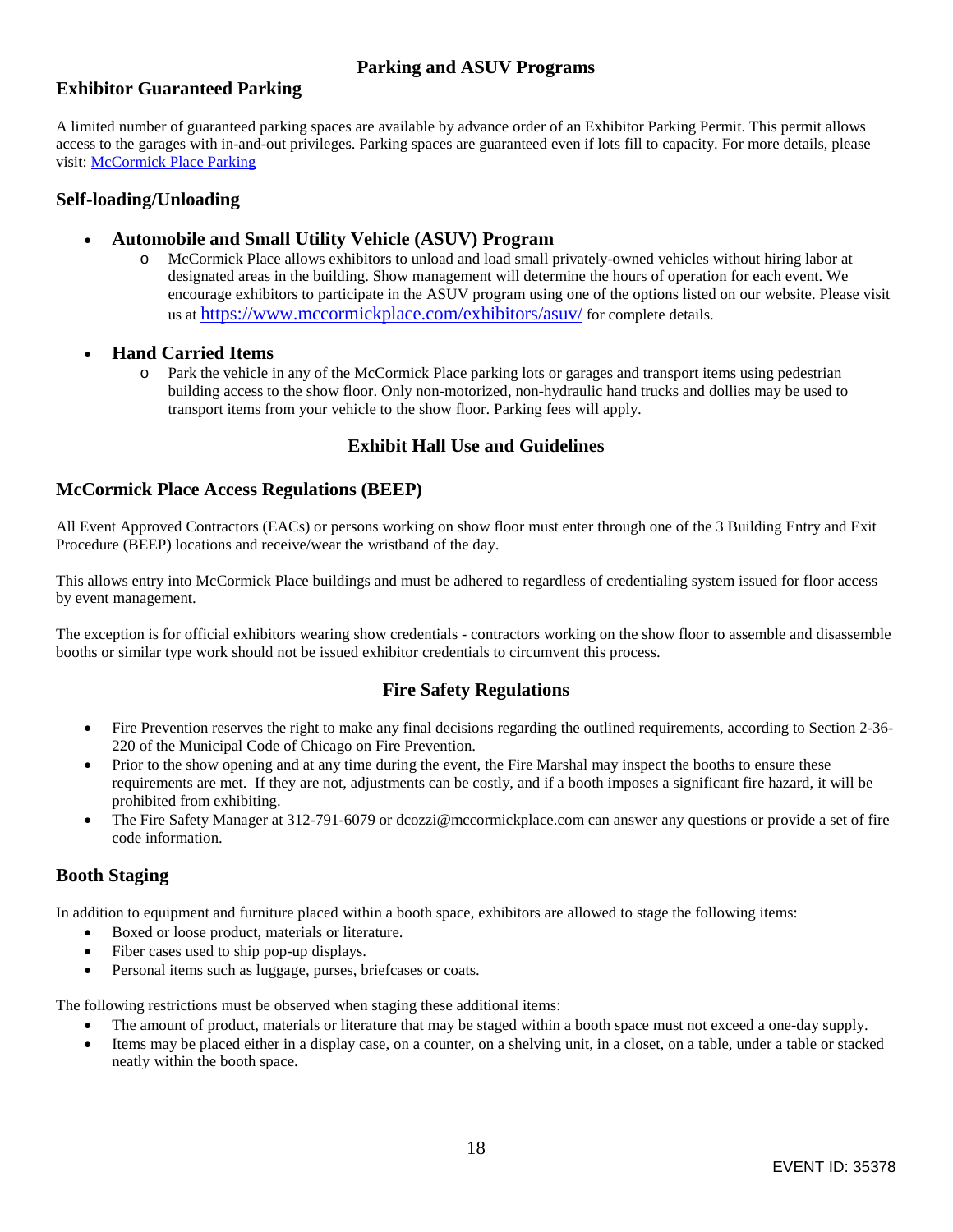### **Booth Staging (continued)**

- Items that are placed under a table must not protrude outside the table dimensions.
- Items that are stacked must not create a tripping hazard or hamper easy movement within the booth space.
- Items may not be placed on or within six inches of floor ports, electrical wiring or cabling.
- Pallets, empty crates, cartons and boxes may not be stored in the booth space.
- Staging will not be allowed behind the back wall of the booth and behind the drape within the booth.

### **Fire Retardancy**

Booth construction and decoration materials must be fire retardant. It is suggested that a certificate of retardancy be available at the show to prevent the need for possible on-site testing of the material. Fabrics must pass the NFPA-701 Code, and all other construction and decoration materials must pass the NFPA-703 Code as well as the UL-1975 test. General guidelines for material fire retardancy include:

- Backdrops, tents, canopies, dust and table covers, drapes and similar fabrics: These fabrics can often be made fire retardant by a dry cleaner that can issue a certificate of fire retardancy. Suppliers and/or display manufacturers can also provide a certificate included with the materials.
- Corrugated cardboard/display boxes: These materials can best be made fire retardant at a factory.
- Wood and wood by-products: If wood materials are not sufficiently fire retardant, a certified fire retardant specialist using pressure impregnation or similar impregnation method must treat them.
- Polyurethane foam, plastic and similar products.

### **Open Flame Devices**

Used for illumination or decoration, such as candles, gelled alcohol fuel fire bowls, firepots or fireplaces must comply with the following:

- Prior notification and review by McCormick Place, Fire Safety Manager, the Fire Prevention Bureau, Fire Marshal, Authority having jurisdiction for each and every display.
- Must be contained inside a non-combustible enclosure that totally encapsulates the flame providing a measure of safety to the public.
- Must be positioned on a non-combustible surface with a 24-inch clearance of the flame device from any combustibles and booth back wall.
- Must have a mechanism available to quickly and safely extinguish the flame.
- Must have at least one multipurpose fire extinguisher rated minimum  $2 A$ :10-B:C strategically located with the booth.
- Booth personnel should be familiar with the operation of the fire extinguisher.
- Booth personnel must be in attendance whenever the device is in use.
- Maximum one-day supply of the replacement fuel allowed in booth.
- Device must be allowed to cool before refueling.
- Flame must be extinguished ½ hour prior to closing.

### **Hazardous Demonstration/Display Materials/Pyrotechnics**

When designing demonstrations and displays, note that the following devices require pre-approval by McCormick Place and the Chicago Fire Department.

- Lasers, open flames (including candles)
- Smoke-producing devices
- Indoor Pyrotechnics have special permitting procedures through the City of Chicago Fire Prevention Bureau. Contact the Fire Safety Manager.
- Heating appliances
- Welding, brazing or cutting equipment
- Radioactive materials
- Compressed gas or compressed liquid cylinders if applicable used in the booth must be securely anchored to prevent toppling.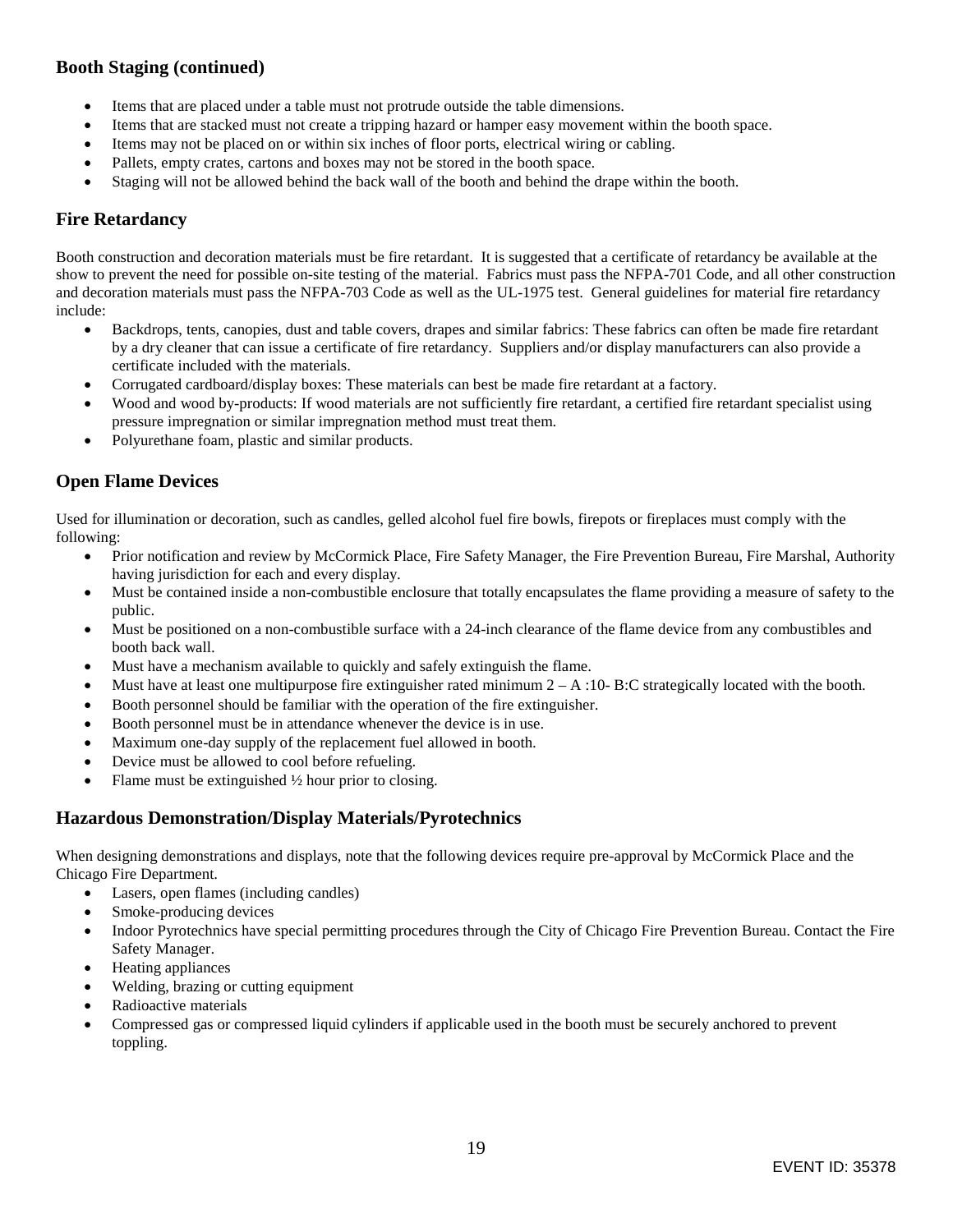### **Hazardous Demonstration/Display Materials/Pyrotechnics (continued)**

- Gasoline, kerosene or other flammable, toxic liquid, solid or gas
	- o A limited supply of these fuels may be stored in the demonstration device, but cannot be stored overnight.
	- o All fuel transfers must use safety cans.
	- o When displaying a flammable or combustible labeled product, the display container shall be empty. Up to two aerosol cans may be used for demonstration purposes only.

Approval requests must be sent in 60 days before move-in of the event. The request must state how the demonstration will avoid hazards to people or nearby objects. Plexiglas or similar protection is required whenever sparking may occur. Fire extinguishers will also be required.

Any chemical, substance or material deemed hazardous by O.S.H.A. requires pre-approval and must be accompanied with the appropriate M.S D S. McCormick Place Fire Safety Office will need copies of the M.S.D.S. before the materials arrive.

### **Prohibited Materials**

The following items are fire-hazardous and prohibited in McCormick Place:

- All flammable compressed gases, such as propane and butane
- Explosives and live ammunition
- Untreated Christmas trees, cut evergreens or similar trees
- Fireplace logs and similar materials
- Charcoal
- Untreated mulch, Hay, Straw, Bamboo and Spanish moss

### **Cooking and Heat-Generating Devices**

 If cooking or heating appliances will be used, they must be powered electrically or by natural gas. Stoves and heaters for booth usage must be UL listed/approved and also be adequately ventilated. Nothing combustible may be placed near any heat-producing appliance. A UL listed/approved,  $2 - A : 10 - B : C$  ABC-type fire extinguisher is required in such exhibits.

### **Exhibits or Product Displays in Meeting Rooms**

Storage of combustible materials in meeting rooms, ballrooms or service corridors is prohibited.

### **Fire Hose Cabinets, Pull Stations, Aisles and Exits**

- Each of these fire safety supports must be visible and accessible at all times. Adjustments to space and equipment may be required.
- Chairs, tables, and other display equipment must be clear of all aisles, corridors, stairways, and other exit areas.

#### **Vehicle Displays**

- Any vehicle or other apparatus that has a fuel tank and is part of a display, is required to be equipped with a locking (or taped) gas cap and can contain no more than 1/8 tank of fuel.
- Once the vehicle has been positioned, it cannot be moved until move-out begins, without prior approval by the Fire Safety Manager or Designee.
- Battery cables must be disconnected once the vehicle is positioned. The engine cannot be operated during show hours.
- Refueling must be done off property.

### **Multi-Level Booths or Ceilings (including tents)**

Double-decker booths or booths with ceilings (including tents) were previously required to be equipped with fire safety devices. However, our Fire Safety Department and major show contractors have worked with the Chicago Fire Department to develop specific codes for the trade show environment that would offer a safe and cost-effective alternative to sprinklers. These specific requirements apply to all exhibits that have a ceiling or second story.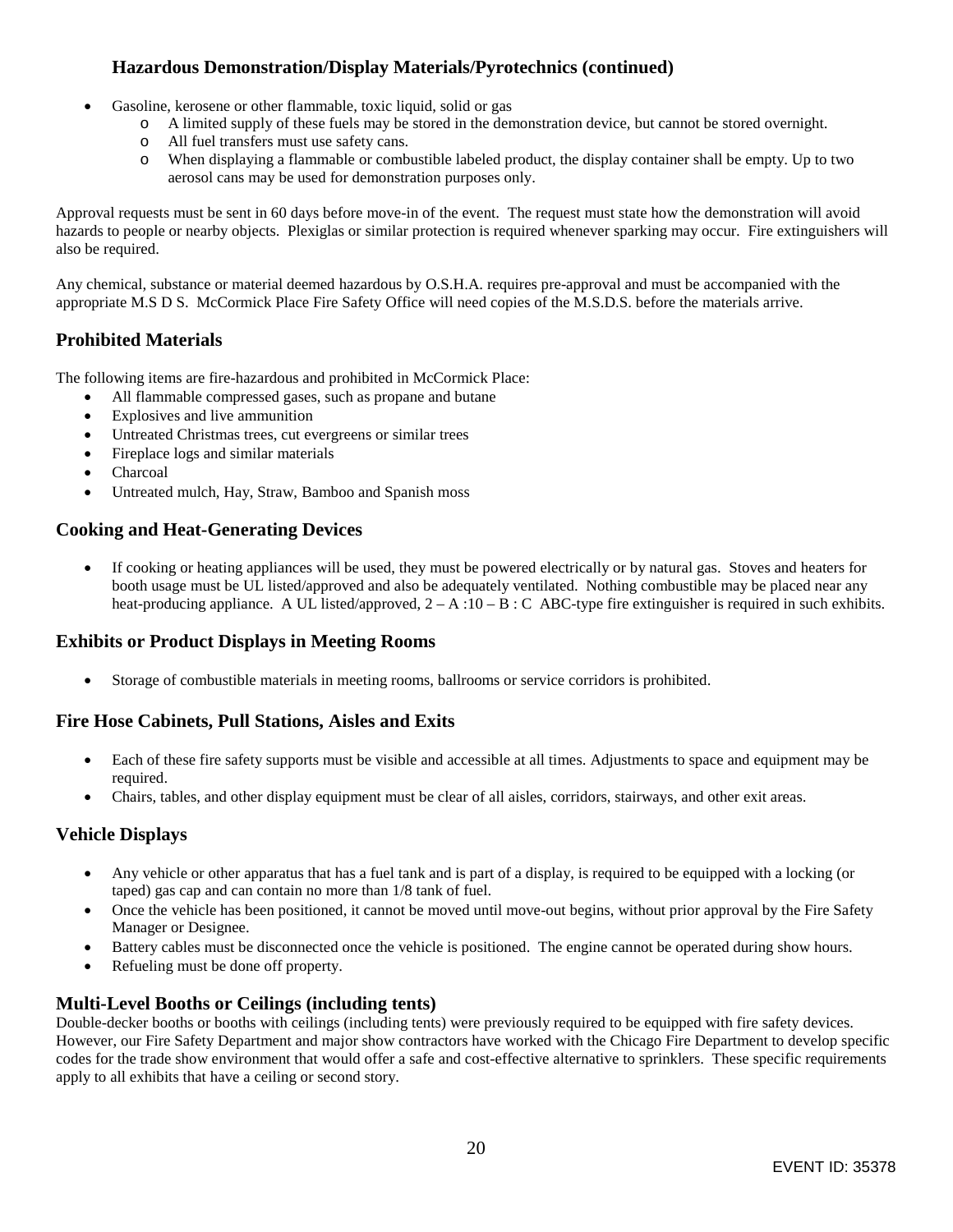### **Multi-Level Booths or Ceilings (including tents) continued**

Booths fall into one of the five following booth formats:

- Format 1: Exhibits with two stories under 225 square feet
- Format 2: Exhibits with two stories at or over 225 square feet
- Format 3: Exhibits with ceilings under 225 square feet
- Format 4: Exhibits with ceilings at or over 225 square feet
- Format 5: Multiple-level exhibits, which require automatic sprinklers or any of the above exhibits with installed automatic sprinklers. Separate fire code items apply.

For booth formats 1 through 4, you will need to comply with the fire code items marked yes on the following table:

| Fire Code Compliance – Exhibits with Multiple Levels or Ceilings |              |                |     |     |  |  |
|------------------------------------------------------------------|--------------|----------------|-----|-----|--|--|
| Fire Code Item                                                   | Booth Format |                |     |     |  |  |
|                                                                  | 1            | $\mathfrak{p}$ | 3   | 4   |  |  |
| 1. Maximum Dimensions                                            | Yes          | Yes            | No  | Yes |  |  |
| 2. Second Level                                                  | Yes          | Yes            | No  | No  |  |  |
| 3. Exit Stairways                                                | Yes          | Yes            | No  | No  |  |  |
| 4. Smoke Detectors                                               | Yes          | Yes            | Yes | Yes |  |  |
| 5. Fire Extinguishers                                            | Yes          | Yes            | Yes | Yes |  |  |
| 6. Posted Certificate of Fire Retardancy                         | No           | Yes            | No  | Yes |  |  |
| 7. Certified Approval                                            | Yes          | Yes            | No  | Yes |  |  |
| 8. Fire Marshal Review                                           | Yes          | Yes            | Yes | Yes |  |  |

For exhibits, using automatic sprinklers, the amount and type of sprinkler coverage needed depends on the booth specifications. If automatic sprinklers are preferred, or are required, contact our Fire Safety Office to discuss your options.

### **Fire Code Items for Multiple Level Booths**

- Maximum Dimensions: To avoid the sprinkler requirement, your exhibit must be less than or equal to 2 levels high (maximum 30-foot elevation) or 5,000 square feet of enclosed area.
- **Second Level:** Second levels must remain open and uncovered. If they are covered, sprinkler protection will be required. Booths with a third level or more must also have special sprinkler coverage.
- **Staircases:** Staircases between levels must be in compliance with the Americans with Disabilities Act and meet the following requirements:
	- o Minimum of 3 feet in width
	- o Provide a handrail on at least one side
	- $\circ$  Provide handrails a maximum of 1-1/2 inches in circumference and turned into walls
	- o Not be spiral or winding
	- o If the top deck is designed to hold over 10 people, or exceeds 1,200 square feet in area, a second staircase is required which must be remote from the main staircase and meet the same construction requirements.
- **Smoke Detectors:** All areas under the second level or ceiling, including closets, need to be equipped with a UL approved (or similarly approved), battery-operated smoke detector. If this space is enclosed after hours, the smoke detector must be audible outside the enclosed area.
- **Fire Extinguishers:** A UL-approved (or similarly approved) 2-1/2-pound ABC-type fire extinguisher must be posted in a clearly visible and readily accessible area for each 500 square-foot enclosure.
- **Posted Certificate of Fire Retardancy:** A certificate verifying the fire retardancy of your booth construction materials must be posted in a conspicuous place within the exhibit.
- **Certified Approval:** After the booth has been designed, the blueprints must be approved and stamped by a licensed professional structural engineer. These blueprints should include dimensions and an isometric rendering. This approval applies to all booth formats outlined previously.